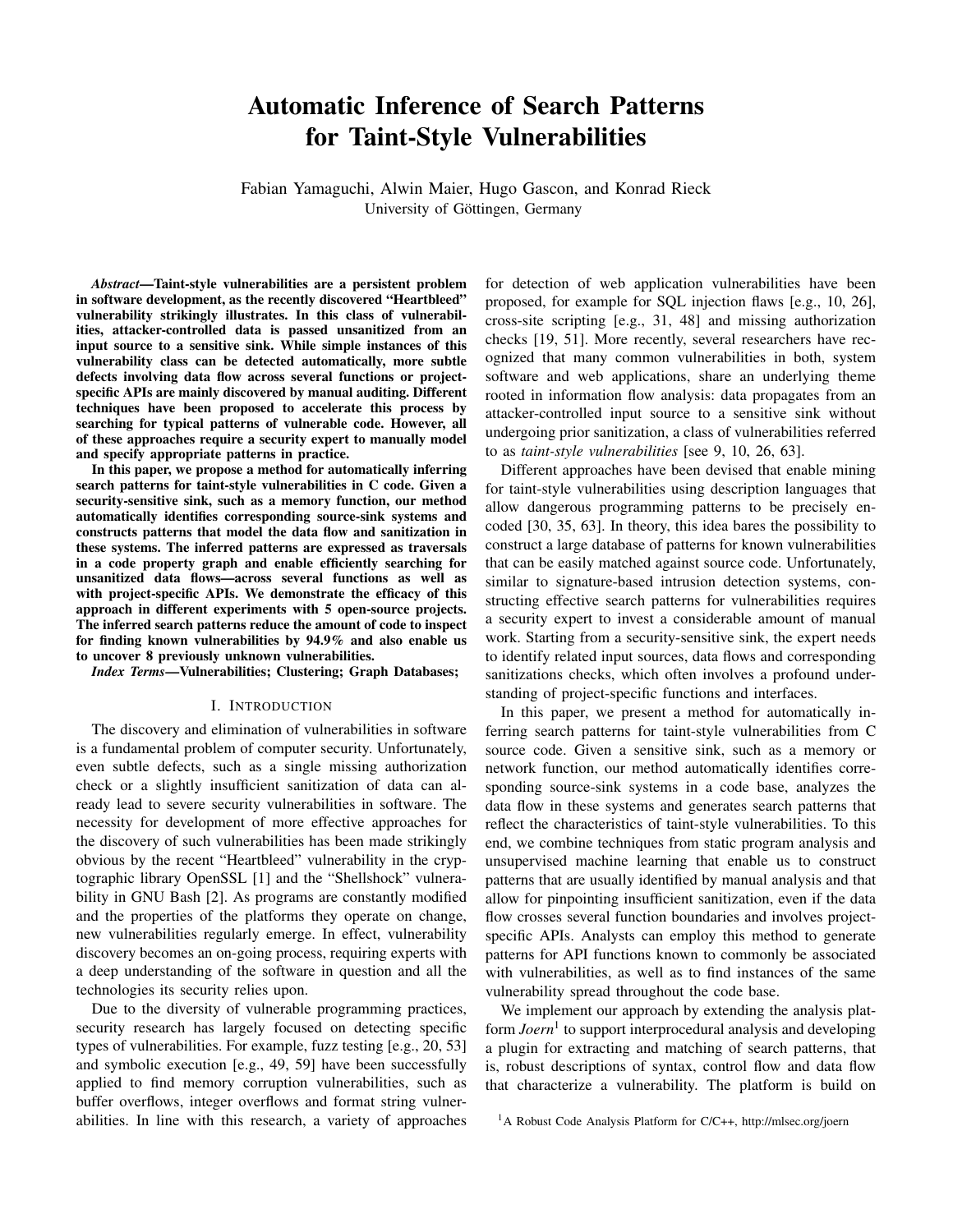top of an efficient graph database and uses a so-called *code property graph* [63] for representing the syntax, control flow and data flow of source code. To leverage this representation, we express the inferred search patterns as graph traversals, which enables us to quickly pass through the graph and thereby scan large software projects for occurrences of potential vulnerabilities within a few minutes.

We empirically evaluate our method's ability to generate search patterns for known vulnerabilities with 5 open-source projects, showing that the amount of code to review can be reduced by 94.9%. Moreover, we demonstrate the practical merits of our method by discovering 8 previously unknown vulnerabilities using only a few generated search patterns.

In summary, our contributions are the following.

- *Extension of code property graphs.* We extend the recently presented code property graph [63] to include information about statement precedence and enable interprocedural analysis using graph database queries.
- *Extraction of invocation patterns.* We propose a novel method for extracting patterns of invocations from source code using clustering algorithms, including definitions of arguments and the sanitization they undergo.
- *Automatic inference of search patterns.* Finally, we show how invocation patterns can be translated into search patterns in the form of graph traversals that enable auditing large code bases.

The remainder of this paper is organized as follows: In Section II we present the basics of taint-style vulnerabilities and code property graphs. We then introduce our extension of code property graphs in Section III. Our method for automated inference of search patterns is presented in Section IV and evaluated in Section V. We discuss limitations of our approach and related work in Section VI and VII, respectively. Section VIII concludes the paper.

## II. BACKGROUND

Vulnerability discovery is a classic topic of computer security and consequently, many approaches have been presented, focusing on various types of vulnerabilities and technologies. In this section, we briefly review approaches related to our method. We begin by discussing the notion of *taint-style vulnerabilities* in Section II-A, as these are the types of vulnerabilities we deal with throughout the paper. We proceed to describe how these types of vulnerabilities can be discovered using *code property graphs* in Section II-B, a representation designed for pattern-based vulnerability discovery, which we extend for interprocedural analysis.

## *A. Taint-Style Vulnerabilities*

The term *taint-style vulnerabilities* has its roots in taint analysis, a technique for tracing the propagation of data through a program. One goal of taint analysis is to identify data flows from attacker-controlled sources to security-sensitive sinks that do not undergo sanitization. This procedure requires the definition of (a) appropriate sources, (b) corresponding

| $/*$ ssl/dl_both.c $*/$                                                 | $\mathbf{1}$   |
|-------------------------------------------------------------------------|----------------|
| // []                                                                   | 2              |
| int dtls1_process_heartbeat(SSL *s)                                     | 3              |
| Ł                                                                       | $\overline{4}$ |
| unsigned char *p = $&s->s3->rrec.data[0], *p1;$                         | 5              |
| unsigned short hbtype;                                                  | 6              |
| unsigned int payload;                                                   | $\tau$         |
| unsigned int padding = 16; /* Use minimum padding */                    | 8              |
| $/*$ Read type and payload length first */                              | 9              |
| hbtype = $*p++;$                                                        | 10             |
| n2s(p, payload);                                                        | 11             |
| if $(1 + 2 +$ payload + 16 > s->s3->rrec.length)                        | 12             |
| return 0; $/*$ silently discard per RFC 6520 sec. $4*/$                 | 13             |
| $p1 = p;$                                                               | 14             |
| $//$ []                                                                 | 15             |
| if (hbtype == TLS1 HB REQUEST) {                                        | 16             |
| unsigned char *buffer, *bp;                                             | 17             |
| int r;                                                                  | 18             |
| $//$ $[]$                                                               | 19             |
| buffer = $OPENSSL_malloc(1 + 2 + payload + padding);$<br>$bp = buffer:$ | 20<br>21       |
| /* Enter response type, length and copy payload $*/$                    | 22             |
| $*b$ p++ = TLS1_HB_RESPONSE;                                            | 23             |
| s2n(payload, bp);                                                       | 24             |
| memcpy(bp, pl, payload);                                                | 25             |
| bp $+=$ payload;                                                        | 26             |
| /* Random padding */                                                    | 27             |
| RAND_pseudo_bytes(bp, padding);                                         | 28             |
| r = dtls1_write_bytes(s, TLS1_RT_HEARTBEAT, buffer,                     | 29             |
| $3 + payload + padding);$                                               | 30             |
| $//$ $[]$                                                               | 31             |
| if $(r < 0)$ return r;                                                  | 32             |
| $\left\{ \right.$                                                       | 33             |
| $//$ $[]$                                                               | 34             |
| return 0;                                                               | 35             |
| ł                                                                       | 36             |

Fig. 1: The "Heartbleed" vulnerability in OpenSSL.

sinks and (c) sanitization rules. While at first, it may seem that only a handful of flaws can be described in this way, this vulnerability class fits many common security defects well, including different types of buffer overflows and other memory corruption flaws, SQL and command injection, as well as missing authorization checks.

A prominent example of a taint-style vulnerability is the "Heartbleed" bug in OpenSSL discovered in 2014 [1]. Figure 1 shows the problematic code: The integer payload is defined by the macro n2s that reads a sixteen bit integer from a network stream (line 11). This integer then reaches the third argument of a call to memcpy without undergoing any sort of validation (line 25). In particular, it is not assured that payload is smaller or equal to the size of the source buffer pl, and hence, uninitialized heap memory may be copied to the buffer bp, that is then send out to the network via a call to dtls\_write\_bytes on line 29.

This example highlights the importance of identifying taintstyle vulnerabilities, as well as some the difficulties involved. First, n2s is a macro used exclusively in the code base of OpenSSL, and thus can only be modeled in a search pattern if project-specific API functions are considered. Second, line 12 shows the check introduced to patch the vulnerability. The sanitization of payload is not trivial and difficult to analyze without profound knowledge of the code base.

To describe taint-style vulnerabilities in enough detail and to search for their incarnations in software, it is necessary to inspect how information propagates from one statement to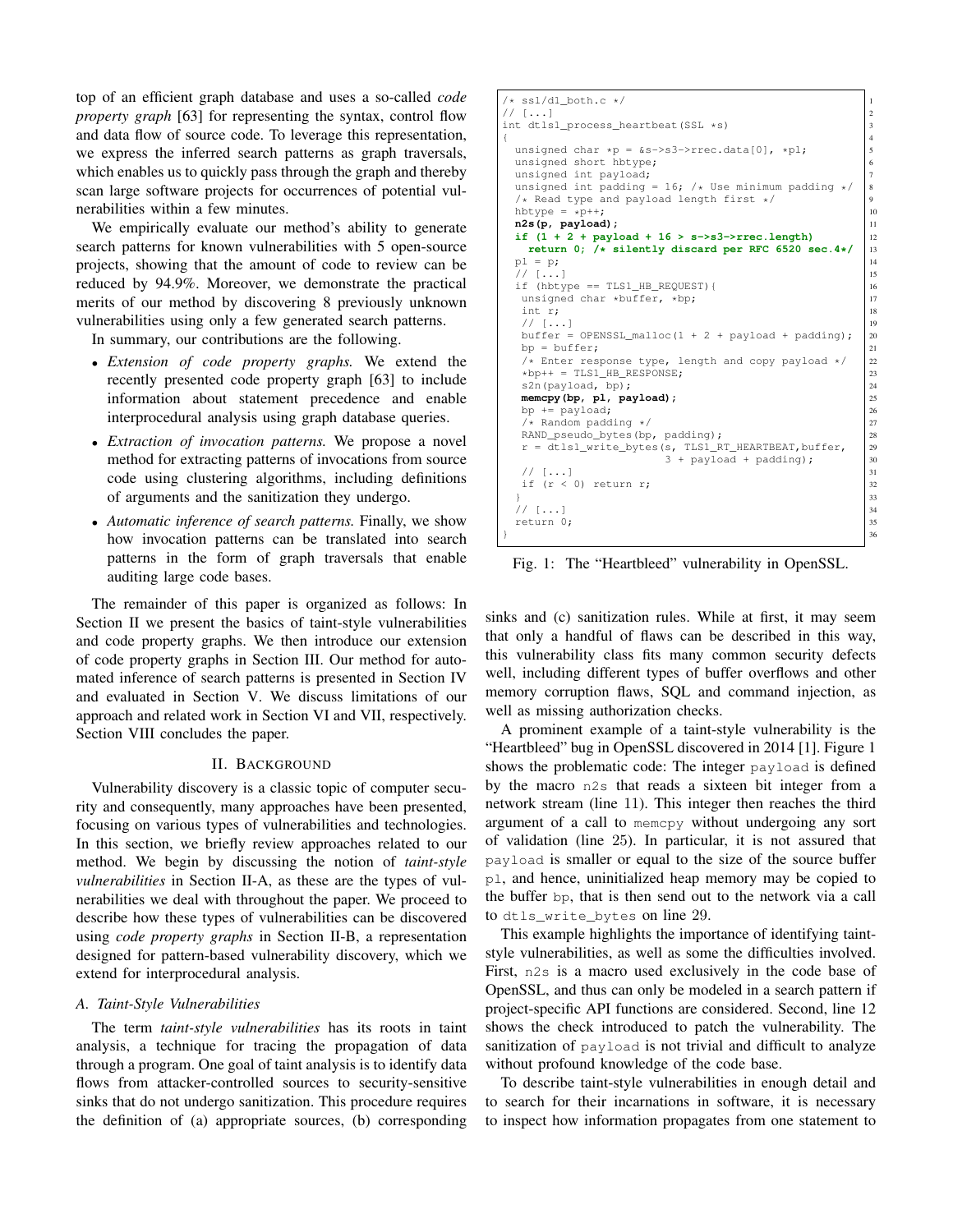

Fig. 2: An excerpt of the code property graph for the "Heartbleed" bug. Data-flow edges, control-flow edges and syntax edges are indicated by red, green, and blue color respectively.

another as well as how this flow is controlled by conditions. As a consequence, we base our method on code property graphs, an intermediate representation of source code that combines this information in a single structure and can be mined for vulnerabilities using graph traversals.

### *B. Code Property Graphs*

There exists a large variety of representations for program code from the areas of software engineering and compiler design. For example, the structure of a program can be described as a syntax tree, while the order in which the program's statements are executed is captured in a controlflow graph. Several of these standard representations can be expressed as graphs and thus Yamaguchi et al. [63] propose to mine for vulnerabilities using graph databases. The main idea of their approach is to construct a so-called *code property graph*, a joint representation of a program's structure, control flow and data flow in a property graph—the native storage format of many graph databases. This joint representation enables programming patterns to be encoded as queries for graph databases, making it possible to mine large amounts of code for instances of dangerous programming patterns, and thus narrow in on vulnerabilities.

Formally, a property graph is an edge-labeled, attributed multigraph [46]. In practice, this means that key-value pairs can be attached to nodes and edges to store data. In addition, edges can be labeled to express different types of relationships in the graph. For example, for code analysis, nodes can be created for different language elements, such as calls, predicates and arguments. These can then be connected by labeled edges to represent execution order or data flow.

The code property graph makes use of this versatile data structure to combine three existing, well-understood program representations: the *abstract syntax tree*, which represents how program constructs are nested, the *control-flow graph*, which exposes statement execution order, and finally, the *program dependence graph*, which makes data-flow and controldependencies explicit [see 3, 14]. Combining these representations in a property graph is possible as all of these representations contain designated nodes for each statement, allowing them to be merged easily at these nodes.

As an example, Figure 2 shows an excerpt of the code property graph for the function in Figure 1. The graph contains a node for each program statement, including the entry and exit statements, the call to n2s (line 11), the call to memcpy (line 25), and the if statement (line 12). Each of these nodes span a syntax tree indicated by blue edges, making, for example, the decomposition of the call to n2s into its language elements apparent. In addition, data-flow edges obtained from the program dependence graph are introduced from the first to the second and third statement to indicate that the value of payload produced at the first statement reaches the second and third unmodified and is used there. Finally, control-flow edges indicating the flow of control in the function are shown in green. For example, an unconditional control-flow edge connects the first statement to the second, making clear that the second statement is executed right after the first.

Once constructed, insecure programming patterns, and in particular, instances of taint-style vulnerabilities, can be described as *traversals* in the code property graph. Starting from a set of seed nodes, a traversal passes over the graph moving along the edges according to properties of the nodes. The output of a traversal is the set of nodes where this movement terminates. For example, a traversal may start at all calls to memcpy and move backwards along data-flow edges to the macro n2s, thereby extracting candidates similar to the "Heartbleed" vulnerability (Figure 1). Additionally, the traversal can make use of control-flow edges to only select those paths between memcpy and n2s where no validation of the propagated variable payload is performed.

Formally, graph traversals are functions that map one set of nodes to another set of nodes. As such, traversals can be chained freely using function composition to yield new traversals, making it possible to express complex queries in terms of re-usable, elementary traversals. We make extensive use of this capability to construct search queries for taint-style vulnerabilities (see Section IV-D). A detailed introduction to code property graphs and traversals for vulnerability discovery is provided by Yamaguchi et al. [63].

## III. EXTENDING CODE PROPERTY GRAPHS FOR INTERPROCEDURAL ANALYSIS

The code property graph offers a wealth of information for pattern-based vulnerability discovery, however, it has not been constructed with interprocedural analysis in mind. Unfortunately, information exploitable to infer search patterns is scarce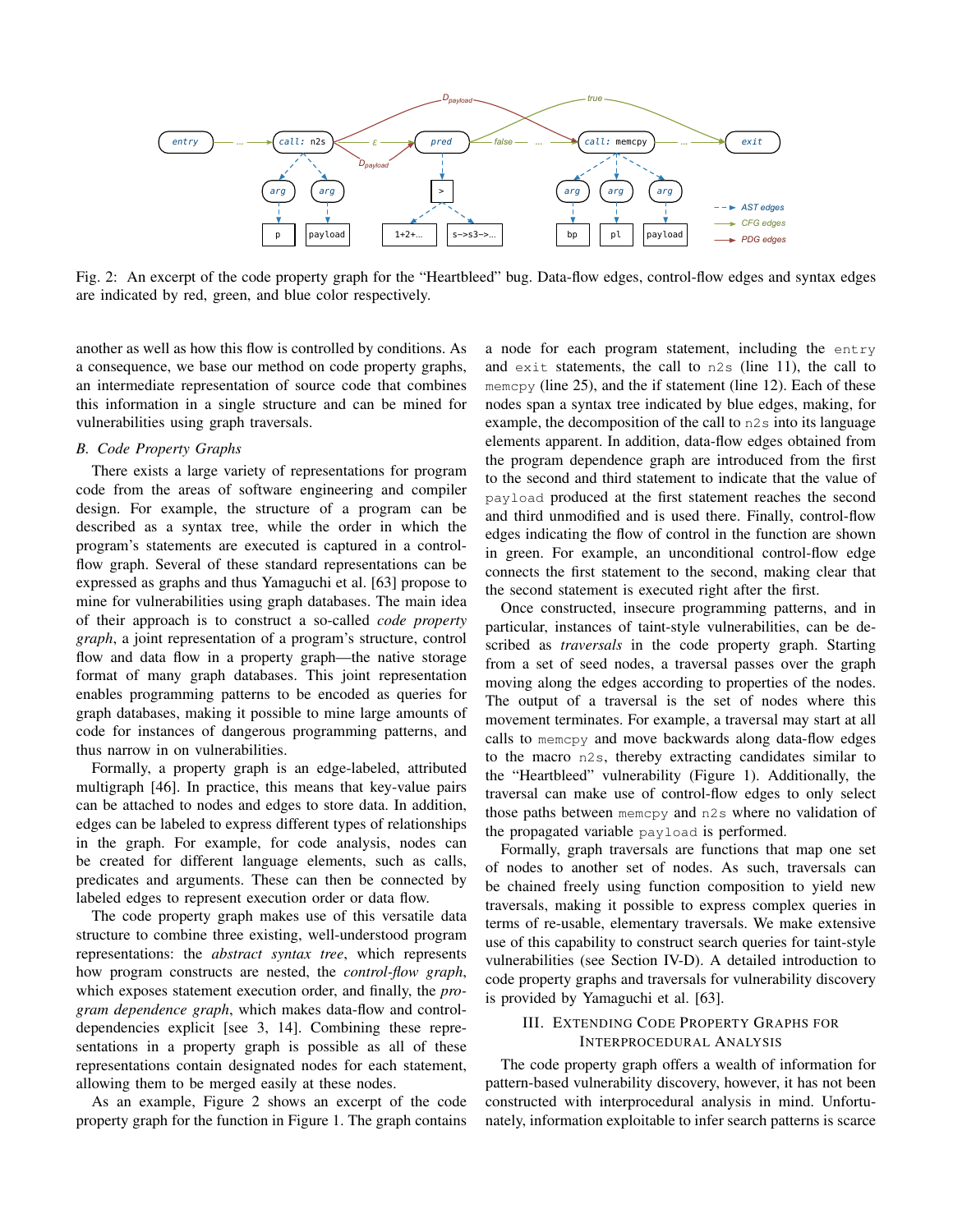and often spread across several functions, making analysis beyond function boundaries desirable. We therefore seek to extend the code property graph to obtain a representation similar to the well known System Dependence Graph [23] but in a format suitable for mining using graph databases. We can achieve this by extending the code property graph as follows.

We begin by making the data flow between call sites and their callees explicit by introducing edges from arguments to parameters of the respective callees, and from return statements back to call sites. In effect, we already obtain a graph that expresses call relations between functions, however, the data flow information it encodes is needlessly inexact. Most importantly, modifications made by functions to their arguments are not taken into account, nor the effects these have as data flows back along call chains.

In the following, we describe an approach to improve this preliminary graph by detecting argument modifications using post-dominator trees (Section III-A), both to handle calls to functions where source code is available, and for library functions where only callers can be observed (Section III-B). We proceed to propagate this information through the graph to obtain the final interprocedural version of the code property graph used for inference of search patterns (Section III-C).

#### *A. Adding Post-Dominator Trees*

For our heuristic approach to the detection of argument definitions, the ability to determine whether a statement is always executed before another is crucial. Unfortunately, the existing classic program representations merged into the property graph do not allow this to be determined easily; the control-flow graph only indicates whether a statement *may* be executed after another, and the control-dependencies of the program dependence graph are limited to exposing *predicates* that must be evaluated before executing statements.

Dominator and post-dominator trees [see 3, 8], two classical program representation derivable from the control-flow graph, are ideally suited to address this problem. As is true for control-flow graphs and program dependence graphs, these trees contain a node for each statement. These nodes are connected by edges to indicate *dominance*, a notion closely related to analysis of mandatory statement execution-order.

A node d dominates another node n in a control-flow graph, if every path to  $n$  has to first pass through  $d$ . By linking each node to its immediate dominator, we obtain a dominator tree. Similarly, a node  $p$  post-dominates another node  $n$ , if every path from  $n$  has to pass through  $p$ . By again linking together the immediate post-dominators of each node, we obtain a *postdominator tree*.

As an Example, Figure 4 shows a post-dominator tree for the function bar of the running example from Figure 3. Like all post-dominator trees, the tree is rooted at the exit node as all paths in the CFG eventually lead through the exit node. However, as edges only exist from nodes to their immediate post-dominator, only the predicate  $y < 10$  and the call  $f \circ \circ (x, y, z)$  are connected to the exit node. In contrast,

int bar(int x, int y) { 1 int z; 2 boo(&z); 3 if (y < 10) 4 **foo(x,y,&z);** 5 } 6 7 int boo(int \*z) { <sup>8</sup> \*z = get(); <sup>9</sup> } 10 11 int moo() { 12 int a = get(); 13 int b = 1; 14 bar(a, b); 15 } 16 17 int woo() { 18 int a = 1; 19 int b = get(); 20 bar(a, b); 21 } 22

Fig. 3: Running example of a call to the sink foo



Fig. 4: Post-dominator tree for the function bar

the call to boo is immediately post-dominated by the predicate, while it immediately post-dominates the statement int z.

Both data structures come handy, if we quickly need to determine whether a statement in the code base is always preceded or followed by another statement. Moreover, since a designated node exists for each statement, merging these structures with the existing code property graph can be easily achieved by adding appropriately labeled dominator edges between statement nodes.

#### *B. Detecting Argument Modification*

Once post-dominator trees are available, we can employ them to detect function calls that result in modifications of their arguments —a process denoted as *defining arguments* in compiler design [3]. While for common library functions such as read or recv from the POSIX standard, this problem can be addressed by providing annotations, internal APIs such as the n2s macro as present in the "Heartbleed" vulnerability are not recognized as input sources.

In general, we therefore need to assume that it is unknown whether a call to a library function results in modification of its arguments, and hence, serves as a data source. In effect, for all direct and indirect callers of library functions, argument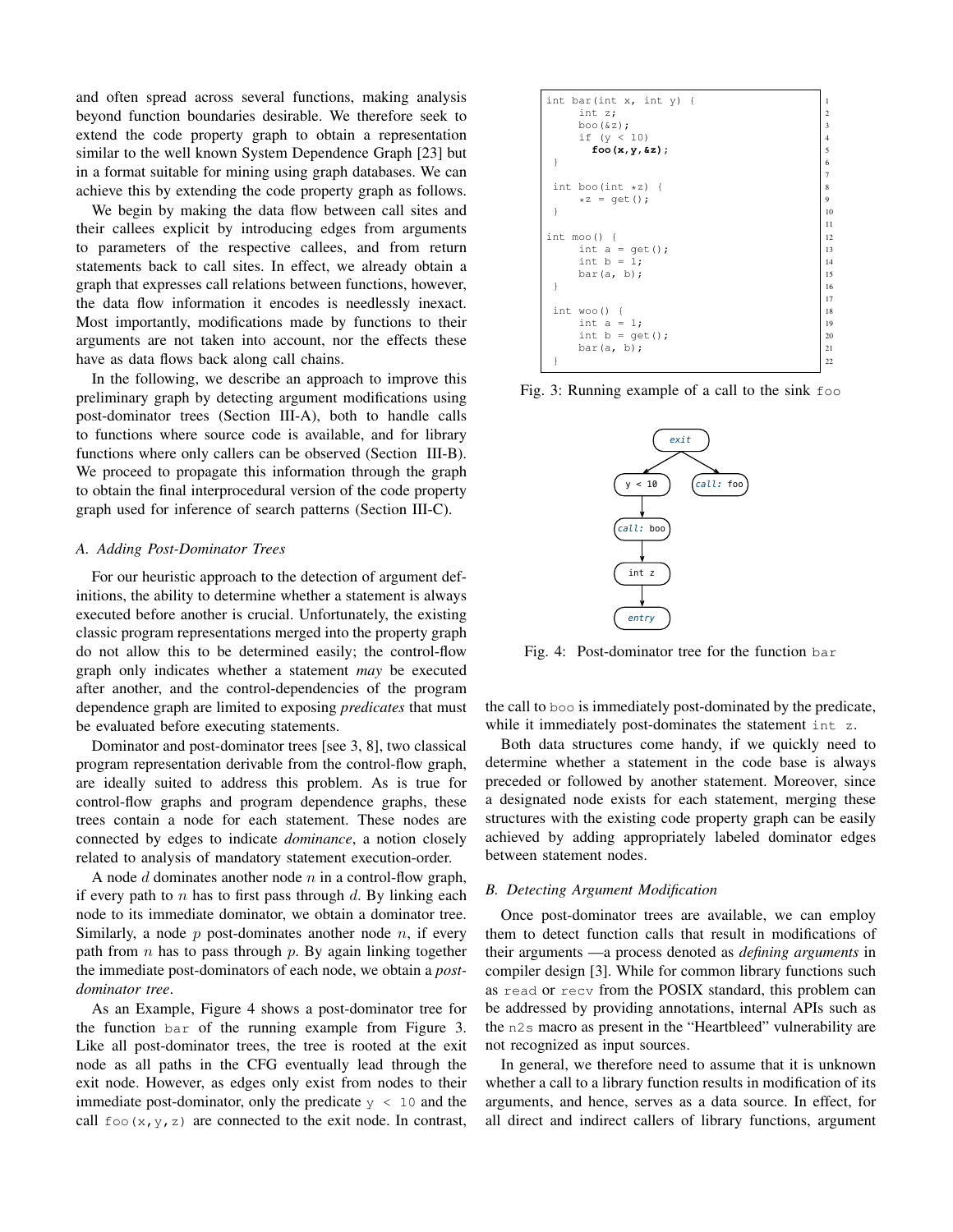definition may not be detected correctly. As an example, consider the POSIX library functions read and write that both take a pointer to a memory buffer as their second arguments. From the function signatures alone, it is impossible to determine that read modifies the contents of the buffer while write does not. This, however, is a vital difference that directly affects data-flow edges in the code property graph.

To address this problem, we proceed as follows. For each encountered function that comes without source code, we determine whether it possibly defines its arguments by calculating a simple statistic based on the following two checks.

- 1) We check whether a local variable declaration reaches the argument via a data flow without undergoing an easily recognizable initialization, such as an assignment or a call to a constructor.
- 2) We check that the path from the function to the local variable declaration in the post-dominator tree does not contain another statement that is also directly connected to the variable declaration by data flow.

Calculating the fraction of call sites that fulfill both conditions, we assume that an argument is defined by calls to the function if the fraction is above a defined threshold. For our experiments we fix this threshold to 10% to not miss any attacker-controlled sources. With the help of this simple heuristic, we recalculate the data-flow edges in the code property graph for all callers of functions without source code.

Figure 3 illustrates our heuristic: the local variable z is declared on line 2 without obvious initialization. It is then passed to both boo and foo as an argument on line 3 and 5, respectively. While for function boo, it is reasonable to assume that it initializes z, this is not true for function foo as it is called after boo that may have already initialized z.

#### *C. Propagation of Data-Flow Information*

In addition to the problem of detecting argument definitions by library functions, argument definitions may occur indirectly, i.e., any of the functions called by a function may be responsible for argument definition. Consequently, identifying the sources for a data flow in a function without descending into all its callees is not effective. As an example, consider the code snippet shown in Figure 3. The argument z of the function foo is first defined in line 2 but then re-defined in line 9 inside the called function boo. As a result, there is a data flow from the source get to the function foo.

To take into account indirect argument definitions, we can propagate data-flow information along call-chains. To this end, we determine for each function (with available source code) whether argument definition takes place by analyzing its body and checking whether any of its parameters are (a) defined inside the function and (b) this definition reaches the exit statement via control flow. However, this only works if the data-flow edges of a function already take into account argument definitions performed by any of the functions that it calls. We therefore analyze all callees of a function prior to analyzing the function itself and apply the heuristic presented in the previous section for library functions.

|     | <b>Algorithm 1</b> Data flow recalculation              |                                        |
|-----|---------------------------------------------------------|----------------------------------------|
|     | 1: procedure $Fix$ DATA $F$ LOW $E$ DGES $(V)$          |                                        |
| 2:  | for $v \in V$ do                                        |                                        |
| 3:  | $f_v \leftarrow false$                                  | ⊳ Mark nodes as not fixed              |
| 4:  | for $v \in V$ do                                        |                                        |
| 5:  | FixNODE(v)                                              |                                        |
|     | 6: <b>procedure</b> $Fix \text{NODE}(v)$                |                                        |
| 7:  | if $f_v = \text{true}$ then                             |                                        |
| 8:  | return false                                            |                                        |
| 9:  | $f_v \leftarrow \text{true}, u \leftarrow \text{false}$ |                                        |
| 10: | for $c \in$ CALLEES $(v)$ do                            | $\triangleright$ Fix all callees       |
| 11: | $u \leftarrow u \vee$ FIXNODE $(c)$                     |                                        |
| 12: | <b>if</b> $u = \text{true}$ then                        | $\triangleright$ v needs to be updated |
| 13: | UPDATEDATAFlow(v)                                       |                                        |
| 14: | <b>return</b> true                                      |                                        |
| 15: | return false                                            |                                        |



(a) Interprocedural code property graph.



Fig. 5: Interprocedural code property graph for the functions baz and qux. Syntax edges are shown as dotted lines and data-flow edges as solid lines.

Algorithm 1 implements this idea by recursively updating the nodes of the code property graph. In particular, the dataflow edges of a node  $v$  are fixed using the procedure FIXN-ODE, where the attribute  $f_v$  ensures that no node is visited twice. The algorithm descends into the graph using a preorder traversal, that is, all callees are updated (line 11) before the current function is processed (line 13). Upon completion of Algorithm 1, observable argument definitions and the resulting indirect data flows are accounted for in the graph.

As an example of a resulting interprocedural code property graph, consider the code snippet and the graph given in Figure 5. The graph is constructed from the nodes of the abstract syntax tree, where its edges either reflect syntax (dashed lines) or data flow (solid lines). Control-flow edges are not shown in this example.

Conceptually, this interprocedural representations of code is directly derived from the classical System Dependence Graph (SDG) introduced by Horwitz et al. [23], however, tuned to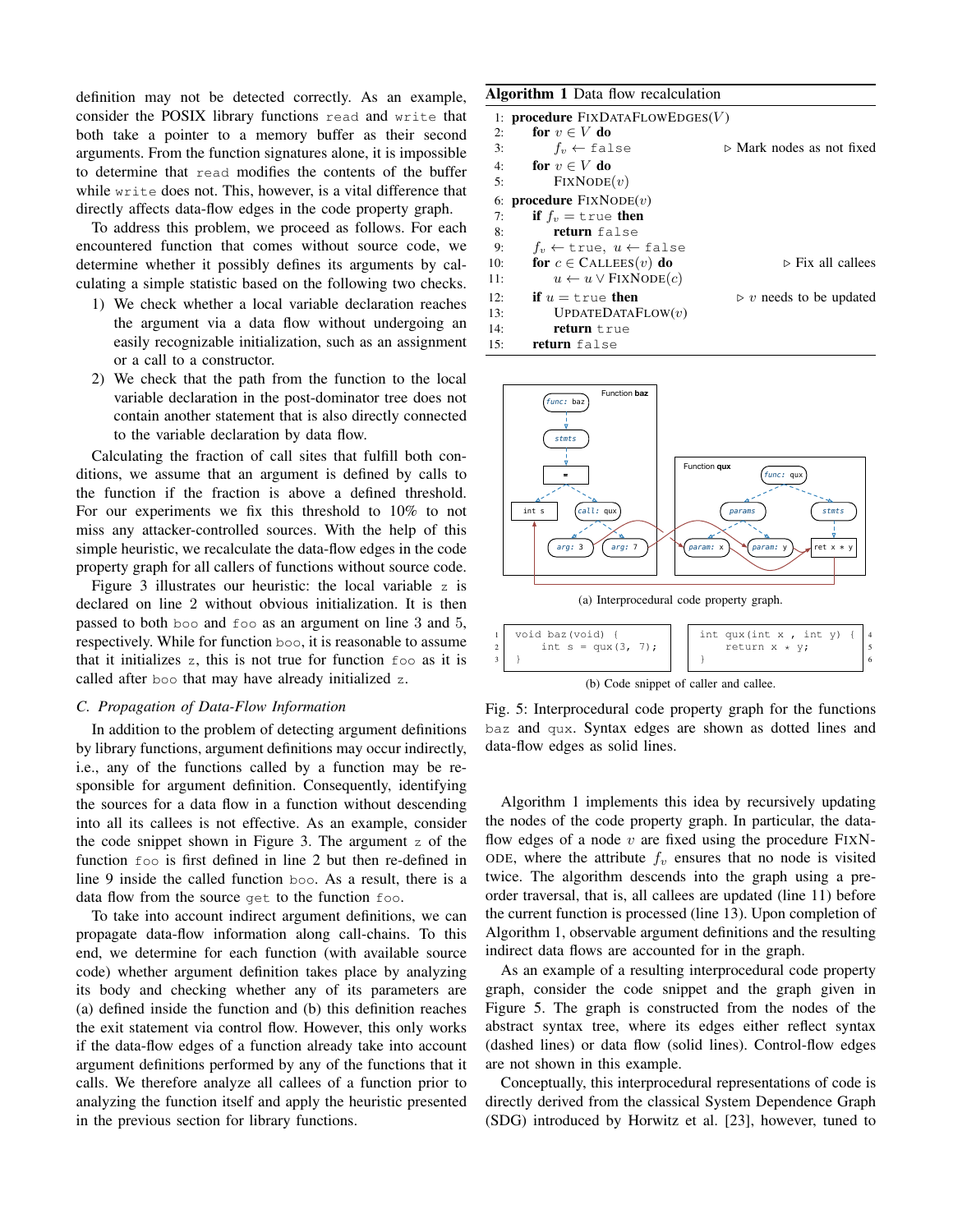be processed using graph database queries, and augmented with syntax and dominance information. This structure is well suited to model and search for vulnerabilities as we illustrate in the following sections.

# IV. INFERENCE OF SEARCH PATTERNS FOR VULNERABILITIES

Equipped with a code property graph extended for interprocedural analysis, we are now ready to tackle the problem of extracting search patterns for taint-style vulnerabilities. Starting from a security-sensitive sink, such as the memory function memcpy, our goal is to generate search patterns in the form of graph traversals that enable uncovering vulnerabilities in the data flow to the sink. To be useful, these queries need to be general enough to encode patterns of code instead of specific invocations. Moreover, they need to capture data flow precisely across functions, such that the definition of individual arguments can be correctly tracked. Finally, the generated queries should be easy to understand and amendable by a practitioner, allowing additional domain knowledge to be incorporated.

In order to generate search patterns with these qualities, we implement the following four-step procedure that combines techniques from static code analysis, machine learning and signature generation (Figure 6).

- 1) *Generation of definition graphs.* For each call of the selected sink, we generate *definition graphs* by analyzing the code property graph. Similar to interprocedural program slices [23], these graphs compactly encode both argument definitions and sanitizations, albeit in a twolevel structure created specifically to easily enumerate feasible invocations (Section IV-A).
- 2) *Decompression and clustering.* We then decompress the definition graphs into individual invocations and cluster these for all call sites to obtain patterns of common argument definitions (Section IV-B).
- 3) *Creation of sanitization overlays.* Next, we extend the generated patterns by adding potential sanitization from the data flow, that is, all conditions in the flow restricting the argument values (Section IV-C).
- 4) *Generation of graph traversals.* Finally, we express the inferred search patterns in the form of graph traversals suitable for efficient processing using the analysis platform Joern (Section IV-D).

In the following sections, we describe each of these steps in more detail and illustrate them with examples.

# *A. Generation of Definition Graphs*

While source code contains valuable information about how functions are invoked, and in particular, how their arguments are defined and sanitized, this information is often spread across several different functions and buried in unrelated code. To effectively exploit this information, a source-sink representation is required that encodes *only* the definitions and sanitizations of arguments, while discarding all other statements. To address this problem, we generate a graph representation for each source-sink system that can be easily calculated from our code property graphs. This representation, referred to as a *definition graph* throughout the paper, encodes all observed combinations of argument definitions and their corresponding sanitization. As such, definition graphs are created from a carefully chosen subset of the nodes of the corresponding interprocedural program slices [see 23, 60], containing only nodes relevant for determining search patterns for taint-style vulnerabilities. Definition graphs allow to easily enumerate feasible argument initializations, as is possible for complete interprocedural program slices by solving a corresponding context-free-language reachability problem [see 44].

We construct these graphs by first modeling individual functions locally, and then combining the respective graphs to model function interaction.

*1) Local Function Modeling:* Within the boundaries of a function, determining the statements affecting a call and the variables involved can be achieved easily using program slicing techniques. This allows us to create a hierarchical representation that captures all definition statements involving variables used in the call as well as all conditions that control the execution of the call site. To illustrate the construction of such a representation, we consider the call to the function foo (line 5) in Figure 3 as a selected sink. Starting from this call site, we construct the representation by passing over the code property graph using the following rules:

- For the selected sink, we first follow the outgoing syntax edges to its arguments. In the example, we expand foo to reach the arguments  $x, y$  and  $z$ .
- For these arguments and all statements defining them, we then follow connected data-flow and controldependence edges to uncover defining statements as well as conditions that control the call site foo. For example, the definition int z and the condition  $y \leq$ 10 are discovered in this way.
- Finally, we use interprocedural edges to move from all calls that define any of our variables to the respective function bodies, where we identify further defining statements that affect the arguments of the selected sink. In the example, the call to boo is discovered by this rule, leading us to the definition statement  $\star z = \text{get}()$ .

For each parameter reached in this way, we consider all respective call sites as sinks, and recursively apply these rules to obtain a tree for each function connected with the initial sink via data flow. These trees can be easily constructed from the code property graph using a depth first traversal that employs an expansion function implementing the three rules given.

*2) Definitions graphs:* With the tree representations of functions at hand, we can already analyze argument definitions and their sanitization within a function, however, callers remain unexplored. In the example code, this means that we uncover the local variable definition of z, while the parameters x and y cannot be traced past the function boundary. Unfortunately, the simple and intuitive solution of following parameter-to-argument edges during the construction of local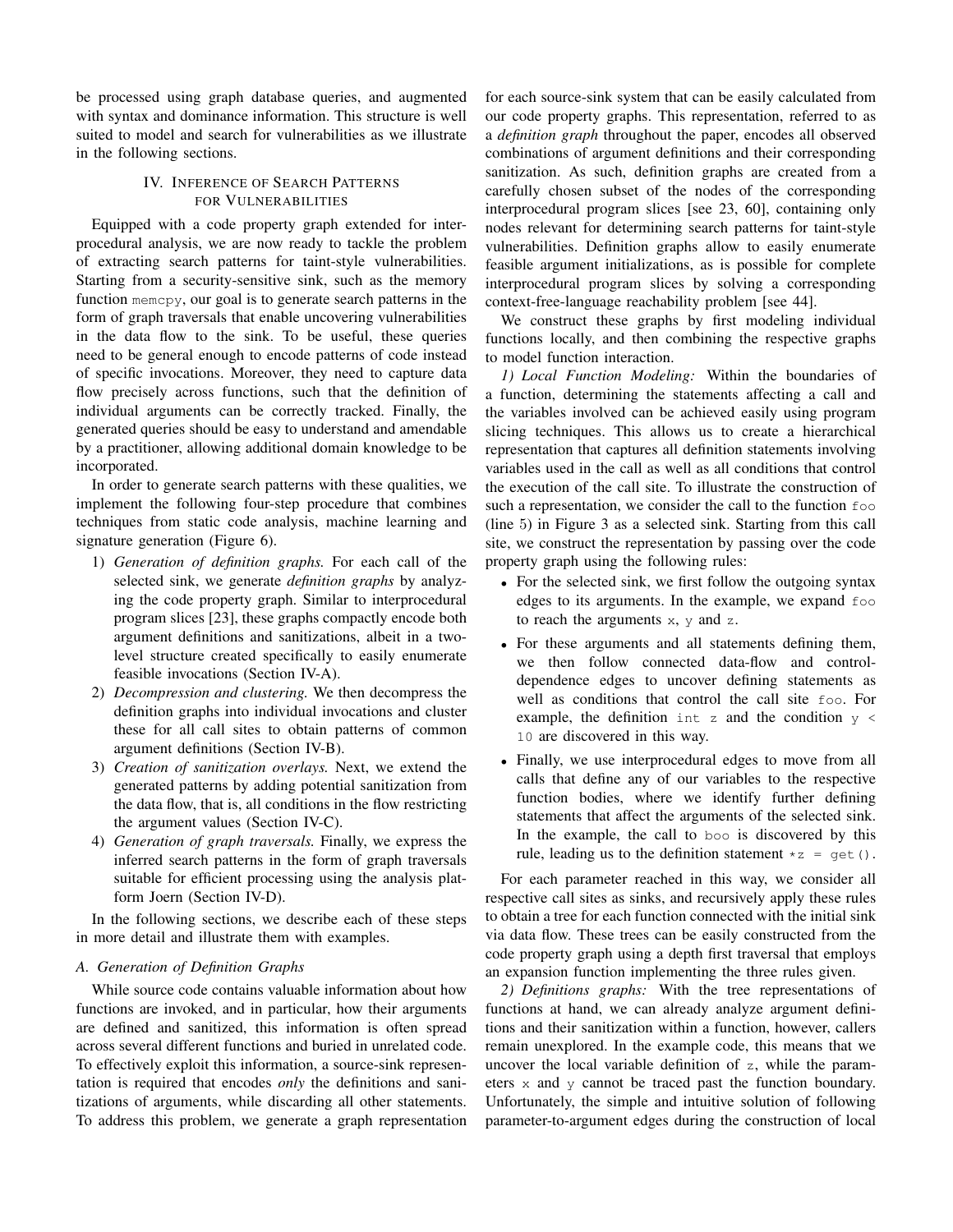

Fig. 6: Overview of our method for inference of search patterns for vulnerabilities. Starting from a selected sink ( $f \circ \circ$ ), the method automatically constructs patterns that capture sources (get()) and sanitization ( $b > 1$ ) in the data flow.



Fig. 7: Definition graph for the function foo of the running example from Figure 3 with arguments defined by moo. A second instantiation of the graph is shown with dashed lines for woo.

trees produces infeasible combinations of definitions as discussed in detail by Reps [44]. For instance, in our example, this simple solution would generate the combination {int a  $=$  get(), int b = get(). However, this combination is invalid as the first definition only occurs when moo calls bar while the second occurs when woo calls bar. Hence, these definitions never occur in combination.

This is a classical problem of interprocedural program analysis, which can, for instance, be solved by formulating a corresponding context-free-language reachability problem [44]. Another solution is to simply ensure that parameter nodes of a function are always expanded together when traversing the graph. For example, when expanding the parameter node for  $x$ , the node for  $y$  needs to be expanded as well. Moreover, it needs to be ensured that both nodes are expanded with arguments from the same call site, in our example either woo or moo.

As solution we simply tie parameters together by modeling the interplay of entire functions as opposed to parameters. The *definition graph* implements this idea. In contrast to the trees modeling functions locally, nodes of the definition graph are not simply a subset of the nodes of the interprocedural code property graph, but represent entire trees. Definition graphs are therefore two-level structures that combine trees used to model functions locally to express their calling relations. As an example, Figure 7 shows the definition graph for the call to foo in the sample code. Formally, we can define these definition graphs as follows.

**Definition 1.** A *definition graph*  $G = (V, E)$  for a call site c is a graph where  $V$  consists of the trees that model functions locally for c and those trees of all of its direct and indirect callers. For each  $a, b \in V$ , an edge from a to b exists in E if the function represented by  $a$  calls that represented by  $b$ .

## *B. Decompression and Clustering*

We now have a source-sink representation that makes the definition of arguments and their sanitization explicit. We thus seek to determine patterns in the definition graphs that reflect common combinations of argument definitions. Given an arbitrary set of definition graphs, for example all definition graphs for all call sites of the function memcpy, we employ machine learning techniques to generate clusters of similar definition combinations along with their sanitizers, designed to be easily translated into graph database traversals (see Section IV-D). We construct these clusters in the following three steps.

*1) Decompression of definition graphs:* While a definition graph represents only a single sink, it possibly encodes multiple combinations of argument definitions. For example, the definition graph in Figure 7 contains the combination {int z,  $a = get()$ ,  $b = 1$  as well as the combination {int z,  $a = 1$ ,  $b = get()$  in a compressed form. Fortunately, enumerating all combinations stored in a definition graph can be achieved using a simple recursive procedure as shown in Algorithm 2, where  $[v_0]$  denotes a list containing only the node  $v_0$  and the operator + denotes list concatenation.

The nodes of the definition graph are trees, where each combination of argument definitions corresponds to a subset of these nodes that represent a call chain. Starting from the root node  $r(V)$ , the algorithm thus simply combines the current tree with all possible call chains, that is, all lists of trees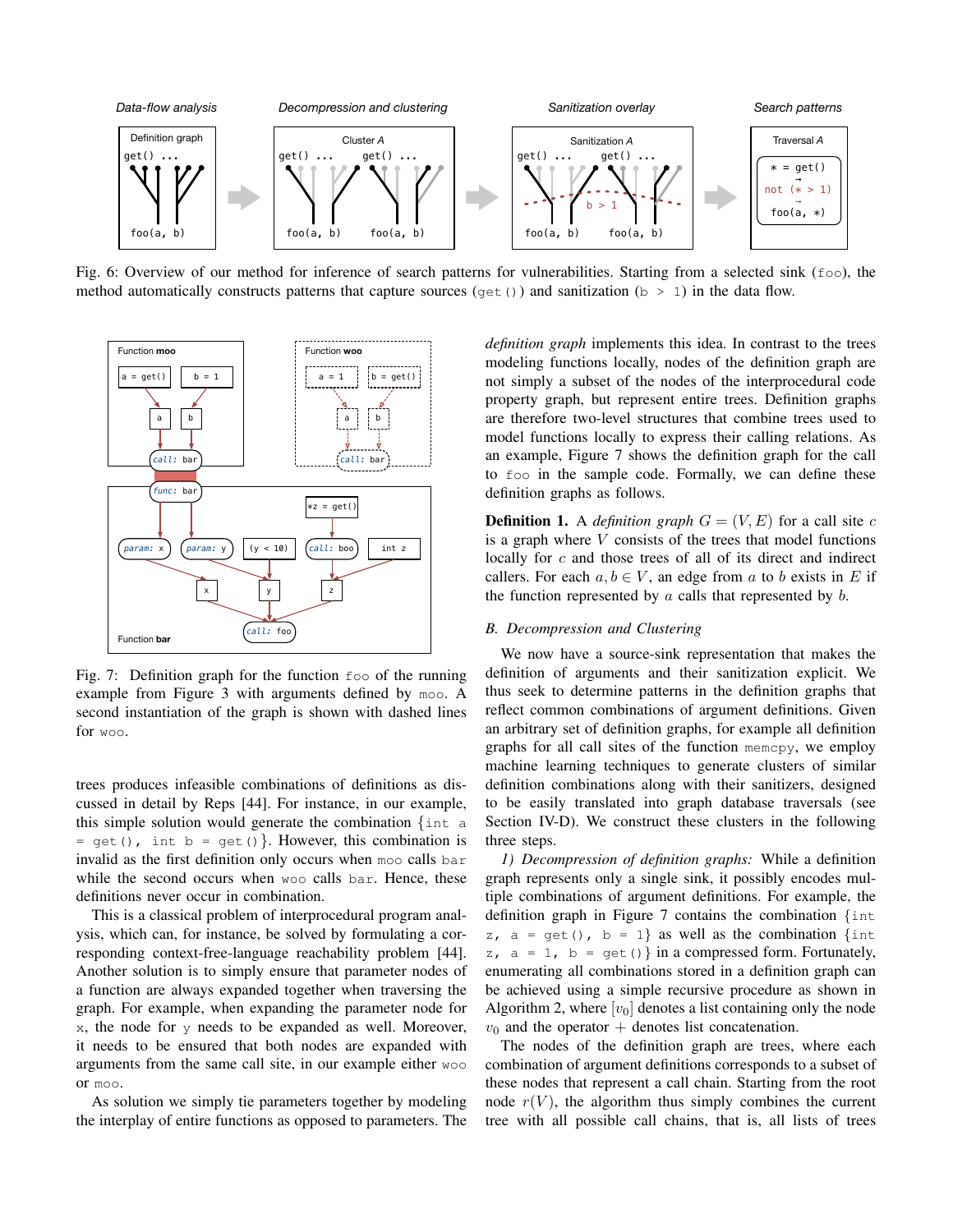## Algorithm 2 Decompression of definition graph

| 2:  | 1: <b>procedure</b> DECOMPRESS $(G)$<br><b>return</b> RDECOMPRESS $(G, r(V))$ |
|-----|-------------------------------------------------------------------------------|
|     | 3: <b>procedure</b> RDECOMPRESS( $G := (V, E), v_0$ )                         |
| 4:  | $R = \emptyset$                                                               |
| 5:  | $D \leftarrow$ PARENTTREES $(v_0)$                                            |
| 6:  | if $D = \emptyset$ then                                                       |
| 7:  | return $\{v_0\}$                                                              |
| 8:  | for $d \in D$ do                                                              |
| 9:  | for $L \in RDECOMPRESS(G, d)$ do                                              |
| 10: | $R \leftarrow R \cup (v_0] + L$                                               |
| 11: | return $R$                                                                    |

encountered in the code base that lead to this tree. As a result of this step, we obtain the set of all observed combinations of argument definitions denoted by S.

*2) Clustering callees and types:* Callees and types with a similar name often implement similar functionality. For example, the functions malloc and realloc are both concerned with allocation, while strepy and streat deal with copying strings into a buffer. We want to be able to detect similar combinations of definitions even if none of the arguments are defined using exactly the same callee or type. To achieve this, we determine clusters of similar callees and types prior to constructing search patterns for vulnerabilities.

In particular, we cluster the callees and types for each argument independently. As we are interested in compact representations, we apply *complete-linkage clustering*, a technique that is known for creating compact groups of objects and easy to calibrate [see 4]. Linkage clustering requires a distance metric to be defined over the considered objects, and we employ the Jaro distance for this task, as it has been specifically designed for comparing short strings [25]. The Jaro distance quantifies the similarity of two strings as a value between 0 and 1, where a value of 1 indicates an exact match and a value of 0 indicates absolute dissimilarity. The analyst can control how similar strings inside a cluster need to be by specifying a minimum similarity in terms of the Jaro distance. We found that the clustering is relatively stable for clustering parameters between 0.9 and 0.7 and fixed the parameter to 0.8 for all of our experiments. As a result of this step, we obtain a set C of callee and type clusters for each argument.

*3) Clustering of combinations of definitions:* Clustering the decompressed combinations of argument definitions is slightly more involved than clustering callees and types as these combinations are complex objects rather than simple strings. Our goal is to compare definition combinations in terms of the definitions they attach to arguments, albeit in a way robust to slight differences in the names of callees and types. We achieve this by using a generalized bag-of-words model and mapping the combinations to a vector space spanned by the clusters calculated in the previous step [see 45].

In the following, let us assume a sink with a single argument and let S denote the set of combinations while  $C$  is the set of callee and type clusters. Then, for each combination  $s \in S$ , we can determine the clusters  $C_s \subseteq C$  that its definitions are contained in. We then represent each  $s \in S$  by a vector in a space where each dimension is associated with one of the clusters of  $C$ . We can achieve this by defining a map  $\phi: S \mapsto \{0, 1\}^n$  where the c'th coordinate  $\phi_c$  is given by

$$
\phi_c(s) = \begin{cases} 1 & \text{if } c \in C_s \\ 0 & \text{otherwise} \end{cases}
$$

and *n* is the total number of callee and type clusters  $|C|$ .

In the case of sinks with multiple arguments, we perform this operation for each argument independently and simply concatenate the resulting vectors. As an example, let us consider a definition combination s where the first argument is initialized via a call to malloc while the second is defined to be of type size\_t. Then the corresponding vector has the following form.

$$
\phi(s) \mapsto \begin{pmatrix} \cdots & \cdots & \cdots \\ 0 & \{\text{char}[52], \text{uchar}[32], \cdots\} \\ 1 & \{\text{malloc}, \text{smalloc}, \cdots\} \\ \cdots & \cdots & \cdots \\ 1 & \{\text{size}_-, \text{ssize}_-, \cdots\} \\ 0 & \{\text{int}, \text{uint32}_-, \cdots\} \end{pmatrix} \text{Arg. 2}
$$

Using this vectorial representation, we can now employ linkage clustering again to obtain clusters of similar combinations for argument definitions. As a distance function for the clustering, we choose the city-block distance, since it provides an intuitive way for measuring the presence or absence of clusters in the vectors. We use a fixed value of 3 for the clustering parameter throughout our experiments, meaning that invocations inside a cluster may differ in up to three entries. As a result of this step, we obtain clusters of similar combinations, i.e., groups of similar invocations that constitute patterns present in the code base. The size of these clusters can be used to rank these patterns in order to prioritize inspection of dominant patterns: larger clusters represent strong patterns supported by many individual invocations, while small clusters represent less articulate patterns, supported only by few invocations.

## *C. Creation of Sanitization Rule Overlays*

The clusters generated in the previous step can already be used to generate search patterns indicating the combinations of arguments predominant for a sink. They do not, however, encode sanitization patterns. To achieve this, we proceed to create overlays for argument definition models that express typical sanitization of each argument. To this end, we exploit the information spread across all *conditions* contained in any of the definition graphs. As is the case for callee and type matching, we seek to be robust against slight variations in the way conditions are formulated. To this end, we make use of the fact that each condition is represented as a syntax tree in the code property graph. Similar to the way callees and types are grouped, we map these trees to vectors and cluster them using linkage clustering. In particular, we employ an explicit tree embedding based on the neighborhood hash kernel [16, 22].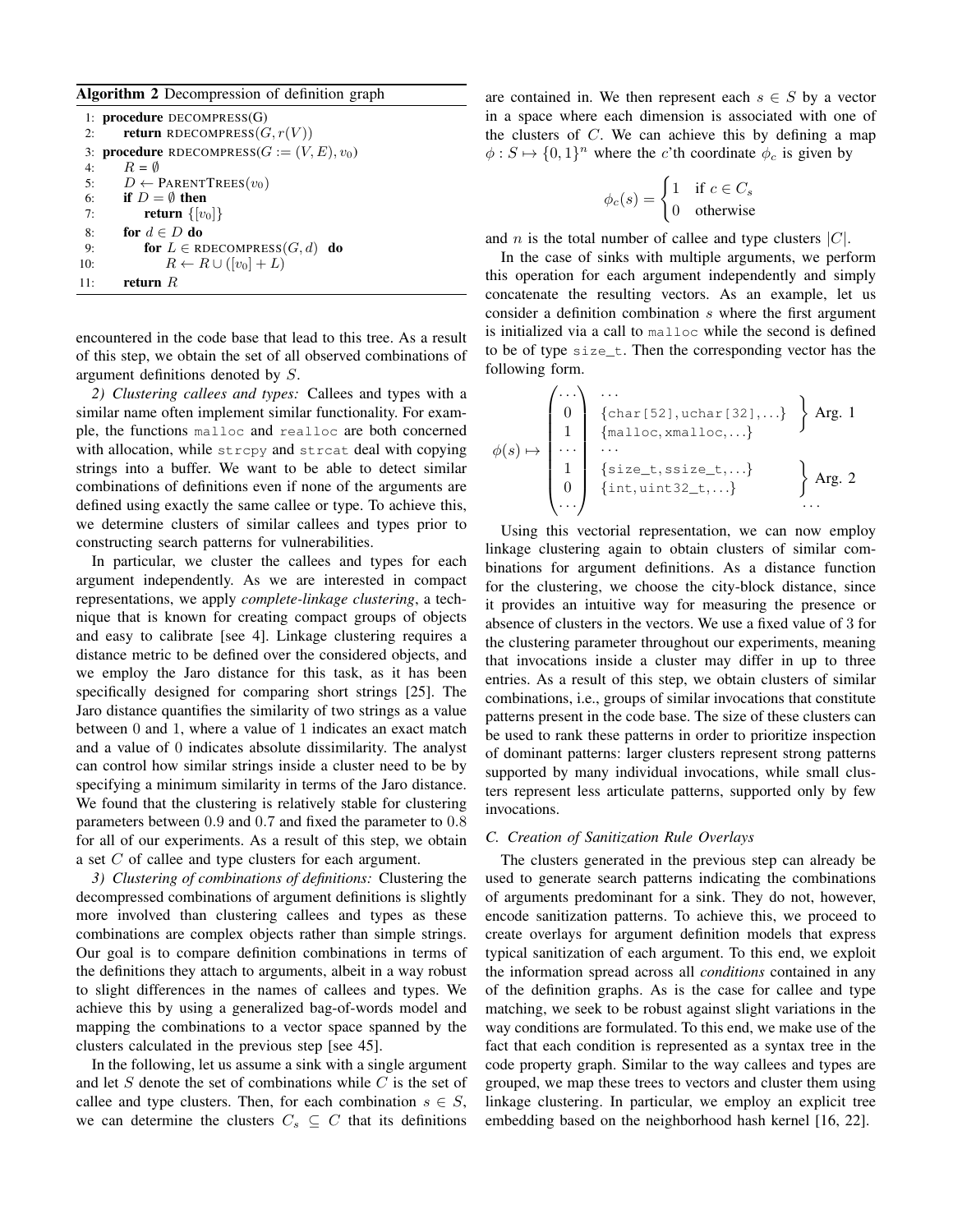Let  $\mathcal T$  denote the set of conditions, each represented by a syntax tree. Then we map each condition  $t \in \mathcal{T}$  to a vector as follows: First, inner nodes in the syntax tree are labeled by the hash value of their type attributes, e.g., multiplication, unary expression or assignment, while leaf nodes are labeled by the hash value of their code attribute, typically an identifier, operator or literal. Second, the symbol that is being propagated is renamed to var. In that way, the condition does not depend on the name of the identifier. Numbers, relational, and equality operators are also normalized using regular expressions. Finally, the neighborhood of each node  $v$  is taken into account by computing its *neighborhood hash* as a function of the labels of its child nodes as

$$
h(v) = r(l(v)) \oplus \left(\bigoplus_{z \in C_v} l(z)\right)
$$

where  $l(v)$  is the label of the node v,  $r(\cdot)$  denotes a single-bit rotation, ⊕ indicates a bit-wise XOR operation on the labels of the nodes, and finally  $C_v$  are the child nodes of v. In effect, we obtain a set of hash values for each syntax tree that we can use to represent it. We define the mapping  $\Phi : \mathcal{T} \to \{0, 1\}^n$  from conditions to  $n$ -dimensional vectors where  $n$  is the number of different hash values and for a condition  $c \in \mathcal{T}$ 

$$
\Phi_j(c) = \begin{cases} 1 & \text{if } c \text{ contains a node } v \text{ with } h(v) = j \\ 0 & \text{otherwise} \end{cases}
$$

.

Upon performing this mapping for each condition in the defnition graph, we employ linkage clustering yet again using the city-block distance with a fixed parameter of 2, yielding clusters of conditions. We store the cluster identifiers of all conditions used in each of the combination clusters calculated in the previous section and finally attach them to the search patterns.

## *D. Generation of Graph Traversals*

The generated clusters enhanced with sanitization overlays fully express search patterns that can now finally be mapped to graph traversals to mine for vulnerabilities. To achieve this, we construct a generic template for the pattern-based analysis platform Joern that can capture missing sanitization of arguments and can be easily instantiated to express different search patterns for taint-style defects.

*1) Traversal template:* Figure 8 shows the template traversal in the query language Gremlin. To instantiate the template, we need to define the name of the sensitive sink, descriptions for data sources of each argument as well as descriptions for their sanitization. These are referred to as argisource and argiSanitizer where  $i$  denotes the argument number. The traversal proceeds by determining all call sites of sink. It then processes each sink separately using the traversals taintedArgs and unchecked in order.

The traversal taintedArgs is used to find if a sink conforms to the source descriptions (argiSource). It achieves this by first generating the corresponding definition graph as described in Section IV-A. Without decompressing the

getCallsTo(sink) .taintedArgs( [arg1Source,..., argnSource] ) .unchecked( [arg1Sanitizer, ... argnSanitizer] )

Fig. 8: Template for taint-style vulnerability as a graph traversal in the query language Gremlin.

graph, it then determines whether the call site can possibly fulfill the argument description by checking whether for each description, at least one matching statement exists in the definition graph.

This step drastically reduces the number of call sites that need to be analyzed further, however, we cannot yet tell with certainty whether the call site matches the argument descriptions. To achieve this, the particular definition graph is decompressed according to Algorithm 2. With definition combinations at hand, it now becomes trivial to check whether argument descriptions are matched. Finally, we thus return all definition combinations that match the descriptions and pass them on to the traversal unchecked for analysis of sanitization.

The traversal unchecked determines all call sites where at least one of the arguments is not sanitized according to the sanitizer descriptions. The function proceeds by checking each of the conditions in the definition graph against the respective sanitizers descriptions.

*2) Template instantiation:* We instantiate queries from clusters by translating definitions and conditions into argument descriptions and sanitizer descriptions respectively. Recalling that for each argument, a set of clusters for data sources as well as conditions is available, these merely have to be summarized in a form suitable to be understood easily by security analysts. To this end, we generate regular expressions from these clusters by determining longest common sub sequences as commonly performed in signature generation [see 40]. The resulting graph traversals can then be used as is to mine code for bugs as well as allow for refinement by analysts.

## V. EVALUATION

We proceed to evaluate our method on the source code of five popular open-source applications in two steps. First, we perform a controlled experiment where we evaluate our method's ability to generate traversals for known vulnerabilities and measure how these reduce the number of call sites to inspect. Second, we evaluate our method's ability to assist in a real-world code audit of the popular media player VLC where we uncover several previously unknown vulnerabilities. We implement our method as a plugin for the code analysis platform *Joern* version 0.3.1, using the library *fastcluster* [37] for clustering. To allow other researchers to reproduce our results, we make our plugin available as open source<sup>2</sup>.

<sup>2</sup>https://github.com/fabsx00/querygen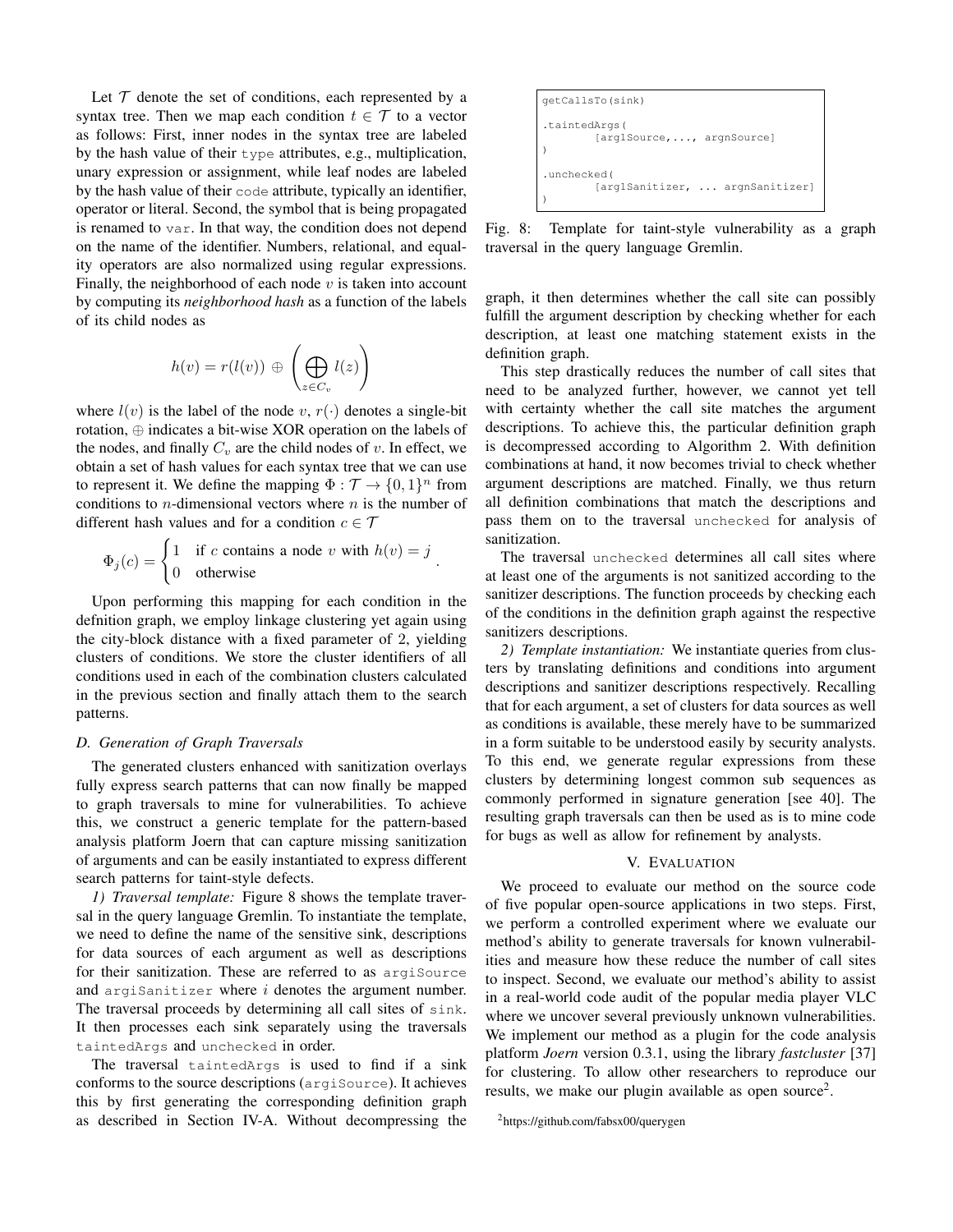| Project        | Version | Component      | Lines of code | Vulnerabilitv | <b>Sensitive sink</b> | # Call Sites |
|----------------|---------|----------------|---------------|---------------|-----------------------|--------------|
| Linux          | 3.11.4  | Driver Code    | 6,723,955     | CVE-2013-4513 | copy_from_user        | 1715         |
| OpenSSL        | 1.1.0f  | Entire Library | 378,691       | CVE-2014-0160 | memcpy                | 738          |
| Pidgin         | 2.10.7  | Entire Program | 363,746       | CVE-2013-6482 | atoi                  | 255          |
| <b>VLC</b>     | 2.0.1   | Entire Program | 555,773       | CVE-2012-3377 | memcpy                | 879          |
| Poppler (Xpdf) | 0.24.1  | Entire Library | 227,837       | CVE-2013-4473 | sprintf               | 22           |

TABLE I: Data set of five open-source projects with known taint-style vulnerabilities. The table additionally lists the sensitive sinks of each vulnerability and the number of traversals inferred by our method.

|               | <b>Correct Source</b> | <b>Correct Sanitization</b> | # Traversals | <b>Generation Time</b> | <b>Execution Time</b> | Reduction [%] |
|---------------|-----------------------|-----------------------------|--------------|------------------------|-----------------------|---------------|
| CVE-2013-4513 |                       |                             | 37           | 142.10 s               | $10.25$ s             | 96.50         |
| CVE-2014-0160 |                       |                             | 38           | $110.42$ s             | $8.24$ s              | 99.19         |
| CVE-2013-6482 |                       |                             |              | $20.76$ s              | 3.80 s                | 92.16         |
| CVE-2012-3377 |                       |                             | 60           | 229.66 s               | $20.42$ s             | 91.13         |
| CVE-2013-4473 |                       |                             |              | 12.32 s                | 2.55 s                | 95.46         |
| Average       |                       |                             |              |                        |                       | 94.90         |

TABLE II: Reduction of code to audit for discovering the five taint-style vulnerabilities. For the last vulnerability no correct sanitizer is infered due to the low number of call sites.

## *A. Controlled Experiment*

To evaluate our method's ability to generate queries for real vulnerabilities in program code in a controlled setting, we analyze the security history of five popular open-source projects: the Linux kernel, the cryptographic library OpenSSL, the instant messenger Pidgin, the media player VLC and finally, the rendering library Poppler as used by the document viewers Evince and Xpdf. For each of these projects, we determine a recent taint-style vulnerability and the associated sensitive sink. Table I provides an overview of this data set, showing the project and its version, the vulnerable component, and the lines of code it contains. Moreover, the vulnerability, denoted by its CVE-identifier, the associated sensitive sink, and the number of call sites of the sink are shown. We now briefly describe each of these taint-style vulnerabilities in detail.

- *CVE-2013-4513 (Linux).* An attacker-controlled variable named count of type size\_t is passed as a third argument to the sink copy\_from\_user without being sanitized, thereby triggering a buffer overflow.
- *CVE-2014-0160 (OpenSSL "Heartbleed').* The variable payload of type unsigned int as defined by the source n2s is passed as a third argument to memcpy without being checked, causing a buffer overread.
- *CVE-2013-6482 (Pidgin).* The string unread is read from the attacker-controlled source xmlnode\_get\_data and passed to the sink atoi without undergoing sanitization, thereby possibly causing a NULL pointer to be dereferenced.
- *CVE-2012-3377 (VLC).* The length of the data buffer p\_stream->p\_headers is dependent on an attackercontrolled allocation via the function realloc and reaches a call to memcpy without verifying the available buffer size, leading to a buffer overflow.

• *CVE-2013-4473 (Poppler).* The attacker-controlled string destFileName is copied into the local stack buffer pathName of type char [1024] using the function sprintf without checking its length, leading to a stack-based buffer overflow.

We proceed to generate traversals for all of these sinks. Table II summarizes our results, showing the number of traversals generated for each vulnerability, and whether our method was able to generate a traversal that expresses both the correct source and sanitizer. It also shows the time required to generate traversals from the code, and the execution time of the traversal in seconds. Finally, the percentage of call sites that do not have to be inspected when using the generated traversal as a robust signature for the vulnerability is shown (reduction percentage).

Our method generates correct descriptions for the respective argument sources in all cases, and correct sanitizers in all but one case. In the case of CVE-2013-4473, no sanitizer description is returned. In this case, only 22 call sites are available, making the inference of a sanitizer description difficult using statistical methods. Regardless of this, the number of call sites to inspect to locate the vulnerabilities is drastically reduced by our queries, allowing 94.9% of the call sites to be skipped on average.

Finally, Table III shows the inferred regular expressions for sources and sinks. In these regular expressions the names of attacker-controlled sources from the vulnerability descriptions are clearly visible. Moreover, apart from those sanitization patterns from the bug descriptions, additional sanitizers are recognized in some cases. For example, the method determines that the first argument to memcpy stemming from the source n2s is commonly compared to NULL to ensure that it is not a NULL pointer. For arguments where multiple sanitizers are enforced, only one is shown.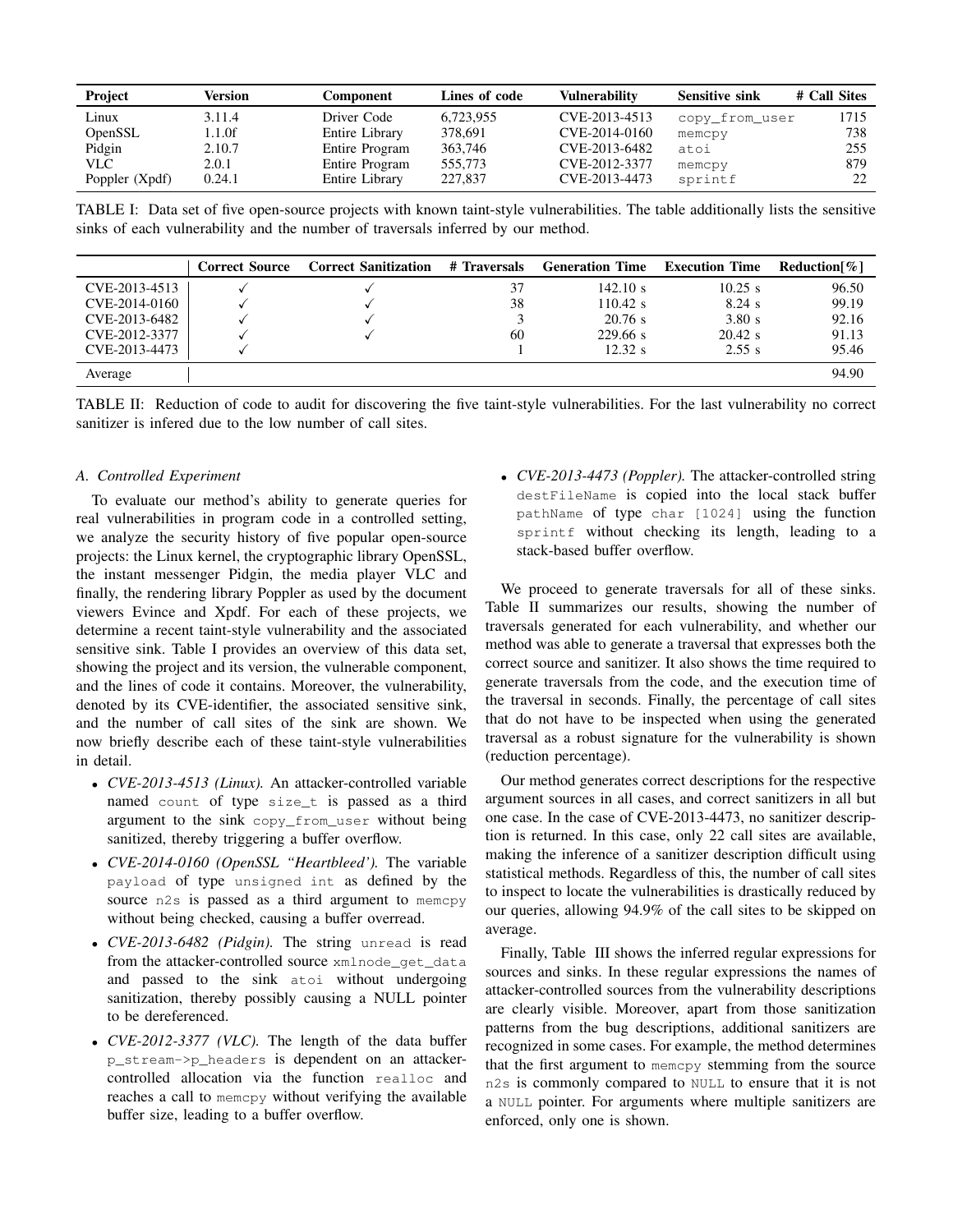|             | CVE-2013-4513                                         | CVE-2014-0160                                            | CVE-2013-6482    | CVE-2012-3377           | CVE-2013-4473                              |
|-------------|-------------------------------------------------------|----------------------------------------------------------|------------------|-------------------------|--------------------------------------------|
| Sink        | copy_from_user                                        | memcpy                                                   | atoi             | memcpy                  | sprintf                                    |
| Argument 1  |                                                       | $\cdot$ *                                                | .*xmlnode_qet_.* | $.*$ alloc. $*$         | $\cdot *$ char \[ $\cdot * \backslash$ ].* |
| Argument 2  | $.*const .*cha .*r .*$                                |                                                          | $\cdot^*$        | $\cdot$ *               | $\cdot$ *                                  |
| Argument 3  | .*size t.*                                            | $\cdot$ *n2s. *                                          | $\cdot^*$        | $\cdot$ *               | $\cdot$ *                                  |
| Sanitizer 1 | $\overline{\phantom{a}}$                              | $\cdot \cdot \cdot \cdot \cdot$ ( == ! = ) NULL. $\cdot$ | $\cdot *$ sym. * | $\cdot *$ sym $\cdot *$ |                                            |
| Sanitizer 2 | $\overline{\phantom{a}}$                              |                                                          |                  |                         | $\sim$                                     |
| Sanitizer 3 | $\cdot \cdot$ sym $\cdot \cdot (\dagger) \cdot \cdot$ |                                                          | -                | $\sim$                  |                                            |

TABLE III: Regular expressions contained in the search patterns for the five taint-style vulnerabilities, where *sym* is replaced by the tracked symbol at runtime. For the last vulnerability, no sanitizers are inferred.

## *B. Case Study: The Heartbleed Vulnerability*

In this case study, we show how our method successfully generates a search pattern for the "Heartbleed" vulnerability presented in Section II as an example of a taint-style vulnerability. We use our method to generate patterns for the security-sensitive sink memcpy in OpenSSL version 1.1.0f, the last version of the library to be vulnerable to this particular bug. Among functions such as strcpy, strcat and sprintf, memcpy is one of the functions most commonly associated with buffer overflow vulnerabilities [see 5, 11].

We begin by employing the heuristic presented in Section III-B to discover library functions that define their arguments. Figure 9a shows the discovered library function names and argument numbers. We manually verify each of these to find that all but one are inferred correctly. For the falsely identified third argument to memset, we found that it is often of the form sizeof(buffer) where buffer is a variable reaching memset without prior definition. Slightly adapting our heuristic to account for the semantics of sizeof (by suppressing its arguments) fixes this problem as well, leaving us only with correctly inferred data sources.

| <b>Function</b><br>Defining        |             | <b>Regular expression</b> |
|------------------------------------|-------------|---------------------------|
| fgets                              | 1. argument | $*n2s.*$                  |
| sprintf                            | 1. argument | .*memset.*                |
| memset                             | 1. argument | *strlen.*                 |
| write                              | 3. argument | $*int$ - $*len.*$         |
| memcpy                             | 1. argument | $.*$ int arg. $*$         |
| memset <sup>*</sup><br>3. argument |             | $.* size t.*$             |
| n2s<br>2. argument                 |             | *unsigned.*               |
| n2l                                | 2. argument | $*int.*$                  |
| c2l                                | 2. argument | $*$ long. $*$             |
| (a) Library functions              |             | (b) Inferred data sources |

Fig. 9: (a) Tainting library functions identified by our heuristic; (b) regular expressions inferred for data sources of the third argument to memcpy.

Inferring queries from the code then leads to the generation of 38 queries, 14 of which specify a source for the third argument of memcpy. These are particularly interesting as the third argument specifies the amount of data to copy and hence cases where it is attacker-controlled are prime candidates for buffer overflows. Figure 9b contains the 9 sources of the third argument, showing the attacker-controlled source n2s in

particular. As n2s is the only source that is under attacker control with certainty, only the single traversal shown in Figure 10 needs to be executed.

```
arg3Source = sourceMatches('.*n2s.*'); 1
                                       2
arg2Sanitizer = { it, symbol ->}conditionMatches(".*%s (==|!=) NULL.*", symbol) 4
}; 5
                                       6
arg3Sanitizer = { it, symbol ->}conditionMatches(".*%s.*\+(\d+).*", symbol) 8
}; 9
                                       10
getCallsTo("memcpy") 11
.taintedArgs([ANY, ANY, arg3Source]) | 12
.unchecked([ANY_OR_NONE, arg2Sanitizer, arg3Sanitizer]) 13
                                       14
```
Fig. 10: Generated traversal encoding the vulnerable programming pattern leading to the Heartbleed vulnerability.

The query encodes the flow of information from the attacker-controlled data source n2s to the third argument of memcpy. Moreover, it enforces two sanitization rules. First, it needs to be checked whether the second argument passed to memcpy is a NULL pointer and second the third argument needs to be checked in an expression containing an integer. Clearly, these rules can be easily modified by an analyst to increase precision; however, for the purpose of this case study, we employ the traversal as is. Even without refinement the traversal returns only 7 call sites of 738 (0.81%) shown in Table IV. Among these, two correspond exactly to the "Heartbleed" vulnerability.

## *C. Case Study: Vulnerabilities in the VLC Media Player*

In this case study, we illustrate how our method plays the key role in the identification of five previously unknown

| <b>Filename</b>         | <b>Function</b>              |
|-------------------------|------------------------------|
| ssl/d1 both.c           | dtls1_process_heartbeat      |
| ssl/s3 clnt.c           | ssl3 get key exchange        |
| ssl/s3_clnt.c           | ssl3_get_new_session_ticket  |
| ssl/s3_srvr.c           | ssl3_get_client_key_exchange |
| ssl/t1 lib.c            | ssl_parse_clienthello_tlsext |
| ssl/t1 lib.c            | tls1_process_heartbeat       |
| crypto/buffer/buf_str.c | BUF_memdup                   |

TABLE IV: The seven hits returned by the generated query. Vulnerable functions are shaded.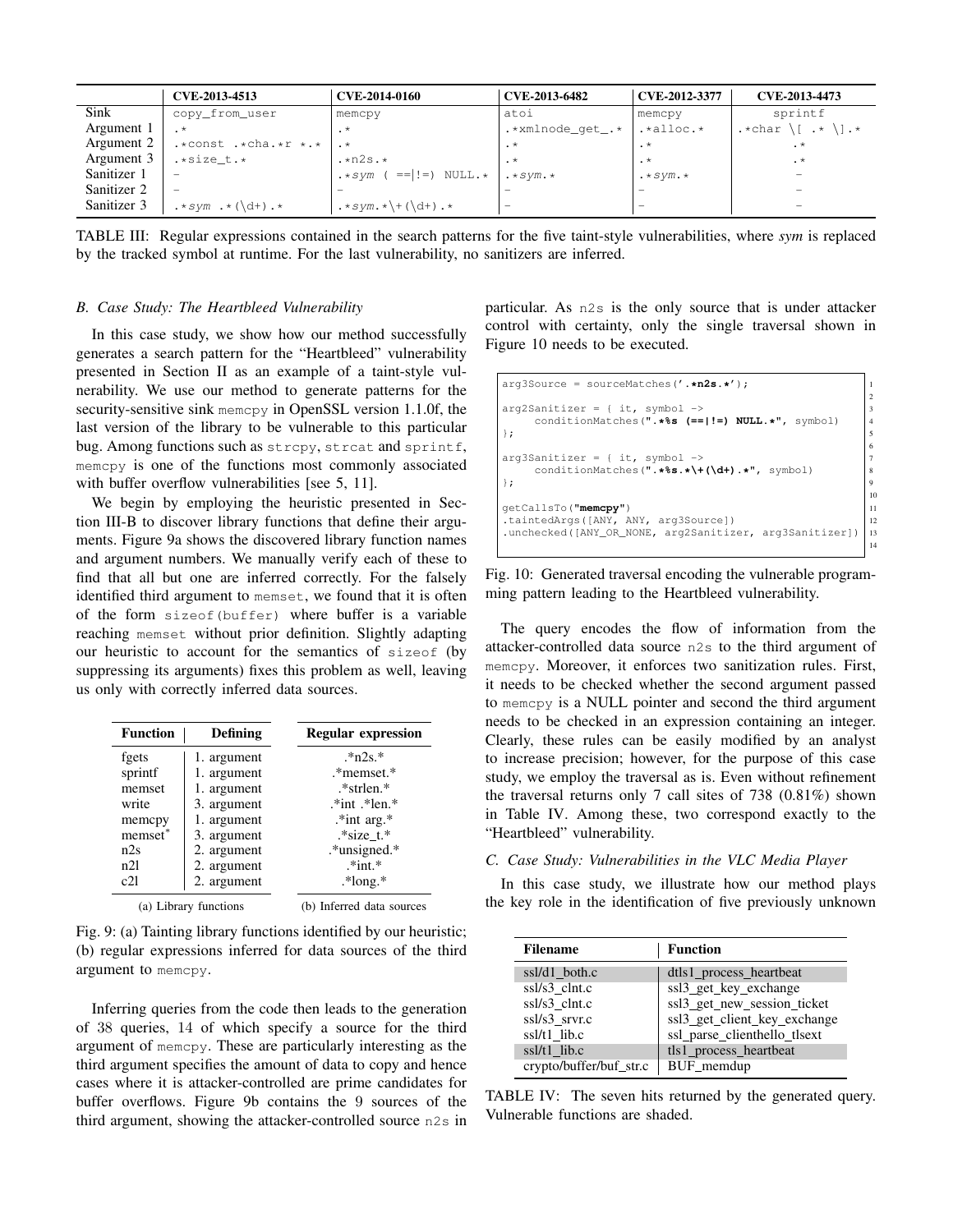| <b>Traversal</b> | <b>Filename</b>                  | <b>Function</b>           | Line | <b>CVE Identifier</b> |
|------------------|----------------------------------|---------------------------|------|-----------------------|
| Traversal 1      | modules/services_discovery/sap.c | ParseSDP                  | 1187 | CVE-2014-9630         |
| Traversal 1      | modules/stream_out/rtpfmt.c      | rtp_packetize_xiph_config | 544  | CVE-2014-9630         |
| Traversal 1      | modules/access/ftp.c             | ftp_SendCommand           | 122  | CVE-2015-1203         |
| Traversal 2      | modules/codec/dirac.c            | Encode                    | 926  | CVE-2014-9629         |
| Traversal 2      | modules/codec/schroedinger.c     | Encode                    | 1554 | CVE-2014-9629         |

TABLE V: The call sites extracted by our traversals. All of these call sites are vulnerable.

```
arg1Src = sourceMatches('.*char \[ .*len \+ .* \].*')
arg3Src = { sourceMatches('.*size_t.*')(it) ||
           sourceMatches('.*str.*len.*')(it)}
getCallsTo("memcpy")
.taintedArgs([arg1Src, ANY_SOURCE, arg3Src])
```
Fig. 11: Traversal to identify dynamic allocation of stack memory for the first argument of memcpy.

vulnerabilities in VLC, a popular open-source media player. To this end, we chose two of the traversals generated for the sink memcpy that look particularly interesting as they <sup>17</sup> directly encode dangerous programming practices. The first query, shown in Figure 11, describes a call to memcpy where the first argument is defined to be a local stack buffer of type char. Moreover, the size is dynamically calculated inside the definition. This alone already constitutes a problematic programming practice as it is impossible to verify whether the available stack memory allows this allocation to be performed. In particular, if the amount of memory to be allocated is controlled by an attacker, and memory is subsequently copied into the buffer using memcpy, attackers can possibly corrupt memory and leverage this to execute arbitrary code.

Running this query returns three call sites, all of which are problematic. In particular, Figure 13 shows the vulnerable function rtp\_packetize\_xiph\_config where, on line 14, the variable len is calculated to be the length of an attackercontrolled string. It is then used to allocate the stack buffer  $b64$ on line 15, and finally, on line 16, len bytes are copied to the buffer. The presence of this vulnerability has been successfully confirmed by triggering an invalid memory access on a 64 bit Linux platform.

Figure 12 shows a second interesting query: in this case, the second argument of memcpy stems from a source matching the regular expression .\*Get.\*. This corresponds to a family of macros in the VLC media player that read directly from media files possibly controlled by attackers. Cases where the amount of data to be copied into a buffer are directly dependent on

```
arg20Source = sourceMatches('.*Get.*');
arg21Source = sourceMatches('.*uint.*_t.*');
getCallsTo("memcpy")
.taintedArgs([ANY_SOURCE,ANY_SOURCE,
             {arg20Source(it) && arg21Source(it)}])
```
Fig. 12: Traversal to identify third arguments of memcpy defined by .\*Get.\*.

```
1 int rtp_packetize_xiph_config( sout_stream_id_t *id,<br>const char *fmtp,
                                      const char *fmtp,
\left| \begin{array}{c} 3 \\ 4 \end{array} \right| int64_t i_pts )
   4 {
5 if (fmtp == NULL)
6 return VLC EGENERIC;
7
8 /* extract base64 configuration from fmtp */
     char *start = strstr(fmtp, "configuration=");
10 assert(start != NULL);
11 start += sizeof("configuration=") - 1;
12 char *end = strchr(start, ';');<br>assert (end '= NULL):
     assert(end != NIII.L):size_t len = end - start;
     15 char b64[len + 1];
16 memcpy(b64, start, len);
17 \mid b64[len] = ' \0';1/ [...]
19 }
```
Fig. 13: Previously unknown vulnerability found using the first traversal.

an attacker-controlled integer are common sources for buffer overflows, and hence we select the query.

Table V shows the two functions returned by the query, both of which are vulnerable. In particular, the function Encode in the source file modules/codec/dirac.c as shown in Figure 14 causes a buffer overflow: the 32 bit variable len is initialized by the attacker-controlled source GetDWBE on line 5 and used in the allocation on line 7. Unfortunately, the fixed value sizeof(eos) is added to len directly before allocation, causing an integer overflow. In effect, too little memory is allocated for the buffer  $p_{\text{extra}}$ . Finally, on line 10, len bytes are copied into the undersized buffer causing an overflow.

In summary, we identified 5 previously unknown vulnerabilities, that can possible be exploited to execute arbitrary code.

```
static block_t *Encode(encoder_t *p_enc, picture_t *p_pic) 1
{ 2
if( !p_enc->fmt_out.p_extra ) { 3
  1/ [...]
 uint32_t len = GetDWBE( p_block \rightarrow p_buffer + 5 );
  // [...] 6
 p_enc->fmt_out.p_extra = malloc( len + sizeof(eos) ); 7
  if( !p_enc->fmt_out.p_extra ) 8
   return NULL;
 memcpy( p_enc->fmt_out.p_extra, p_block->p_buffer, len); 10
  \frac{1}{11} 11
\vert 12
\vert 13
```
Fig. 14: Previously unknown vulnerability found using the second traversal.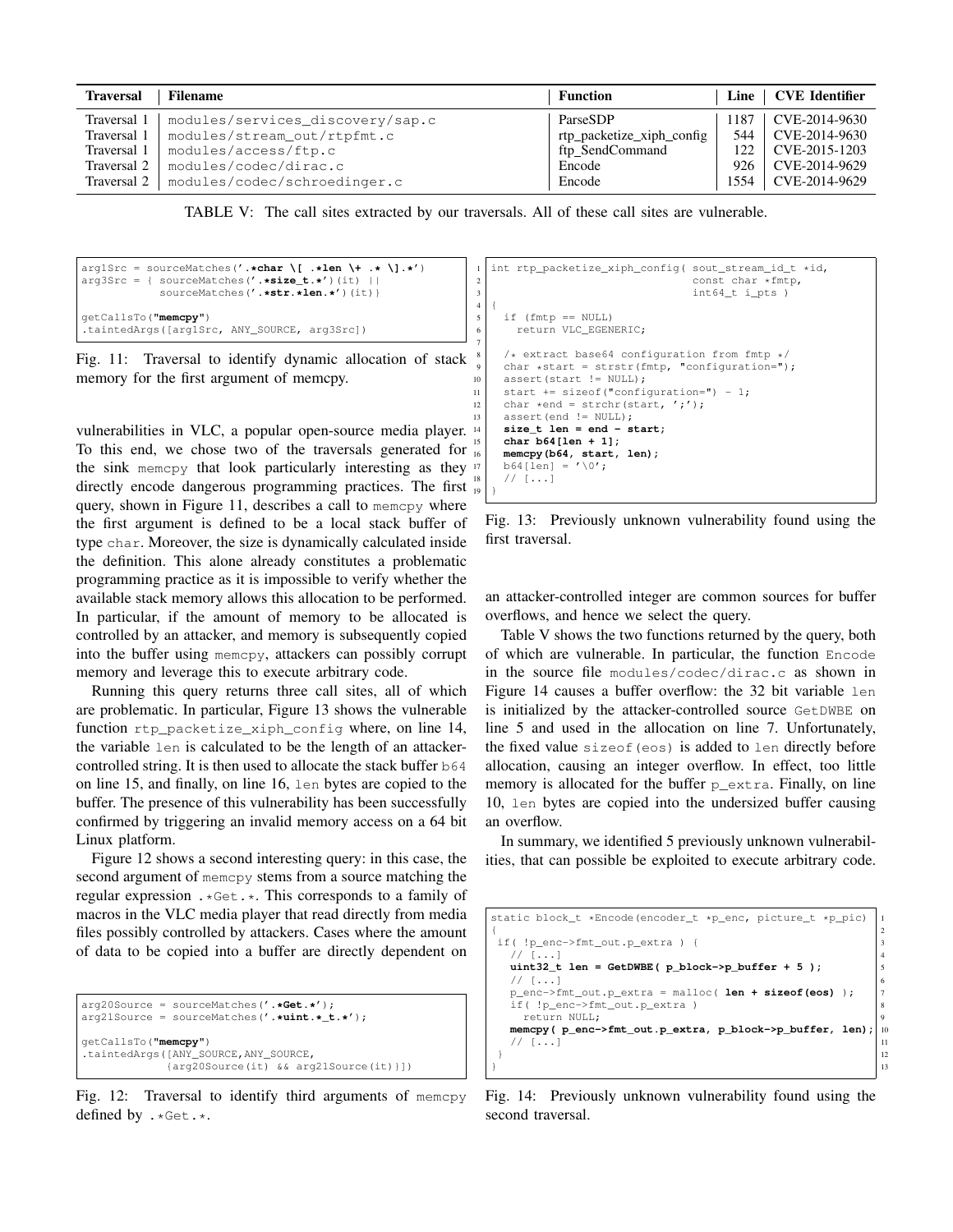Moreover, we achieved this by selecting just two promising automatically generated queries, illustrating the practical merits of our method as a tool for security analysts who review code for vulnerabilities.

## VI. LIMITATIONS

The discovery of previously unknown vulnerabilities through automatically inferred search patterns demonstrates the merits of our method. Nevertheless, there exist certain limitations that we discuss in the following.

First and as a consequence of our inference setup, if a major part of the code base lacks a proper sanitization, our method is unable to identify corresponding sanitization rules from the data flow and thus fails to generate accurate search patterns. Fortunately, this limitation does not apply to mature software projects that make extensive use of sanitization when processing user-controlled data.

Second, our method assumes that data is only passed from callers to the callee via function arguments and return values. Shared resources, such as global variables or shared memory, are not modeled by our method. As a consequence, we are not able to describe taint-style vulnerabilities where an attacker propagates data across these resources to a sink. Modifying the interprocedural code property graph to account for this type of data flow seems involved but possible. We leave this modification as an extension for future work.

Third, the work discussed so far only shows the applicability of our method for the identification of vulnerabilities typical for C code, such as invalid memory accesses. While in principle, our method should be applicable to several other vulnerability types, and in particular, typical Web application flaws, this remains to be shown. In particular, adapting our method to a different language requires careful handling of language-specific properties.

Finally, the control flow of a software is not fully recovered by our method. In particular, dynamic calls are currently not resolved. Similarly, our method is not able to describe vulnerabilities rooted in concurrent execution of functions, such as many use-after-free security flaws. This limitation is not trivial to address and possibly benefits from coupling code property graphs with techniques for dynamic analysis, such as dynamic taint tracking or symbolic execution.

## VII. RELATED WORK

The development of methods for finding vulnerabilities in software is long-standing topic in security research that spans a wide range of approaches and techniques. For our discussion of related work, we focus on approaches that also aim at assisting a security expert during auditing of software instead of replacing her.

*a) Methods based on query languages and annotations:* Closely related to our work are approaches that enable an analyst to search for vulnerabilities using query languages or annotations. For example, the methods by Martin et al. [35] and Lam et al. [30] both employ descriptive query languages for modeling code and finding software defects. Similarly, Vanegue et al. [56] experiment with extended static checking [15] as part of the HAVOC tool and test its performance at a large code audit. Moreover, several approaches for the discovery of information-flow vulnerabilities based on security type systems have been presented [see 21, 47, 50]. In particular, the *Jif* compiler [38, 39] performs type checking to allow security policies to be enforced for an annotated version of Java. Moreover, Jif implements a type inference algorithm to reduce the number of user-defined annotations required.

Finally, Evans and Larochelle [13] use annotations for C as a means for finding vulnerable patterns in code. While our approach shares a similar motivation, it differs in that it automatically infers search patterns and thus the analyst only needs to define a set of security-sensitive sinks to start auditing an unknown code base.

*b) Inferring programming patterns and specifications:* Manual analysis of code is a tedious and time-consuming task. As a remedy, several methods have been proposed that make use of statistical methods, machine learning, and data mining techniques for accelerating this process. To this end, several methods automatically infer programming patterns [e.g., 19, 32, 58] and security specifications [e.g., 28, 34, 54], from code, revision histories [33], and preconditions of APIs [e.g., 7, 41, 55]. A related strain of research has followed a more principled approach by modeling and inferring security policies [e.g., 6, 36, 52, 57] for discovering informationflow vulnerabilities. Similar to our method, many of these approaches are based on syntax trees and code slices as well as representations that combine syntax, control flow, and datadependence relationships [e.g., 27, 29].

Engler et al. [12] are among the first to point out that defects in source code can often be linked to violations of implicitly introduced system-specific programming patterns. They present an approach to automatically tailor user-supplied rule templates to specific systems and demonstrate its ability to identify defects in system code. Closely related to this work, Kremenek et al. [28] go one step further by showing that an approach based on factor graphs allows different sources of evidence to be combined automatically to generate specifications for violation detectors.

More closely related to vulnerability discovery, Livshits et al. [34] present Merlin, a method based on factor graphs that infers information flow specifications from Web applications for the Microsoft .NET framework. An important limitation of Merlin is that it only models the flow of information between functions, and hence, sources, sanitizers and sinks are always assumed to be calls to functions. While for typical Web application vulnerabilities, this assumption holds in many cases, missing bounds checks for vulnerabilities such as buffer overflows or null pointer checks cannot be detected in this way. In contrast, our method is well suited to encode these checks as sanitizers are derived from arbitrary statements, allowing patterns in declarations and conditions to be modeled (see Section V). Similarly, Yamaguchi et al. [62] present Chucky, an approach to the detection of missing checks that is also capable of dealing with sanitizers given by arbitrary condi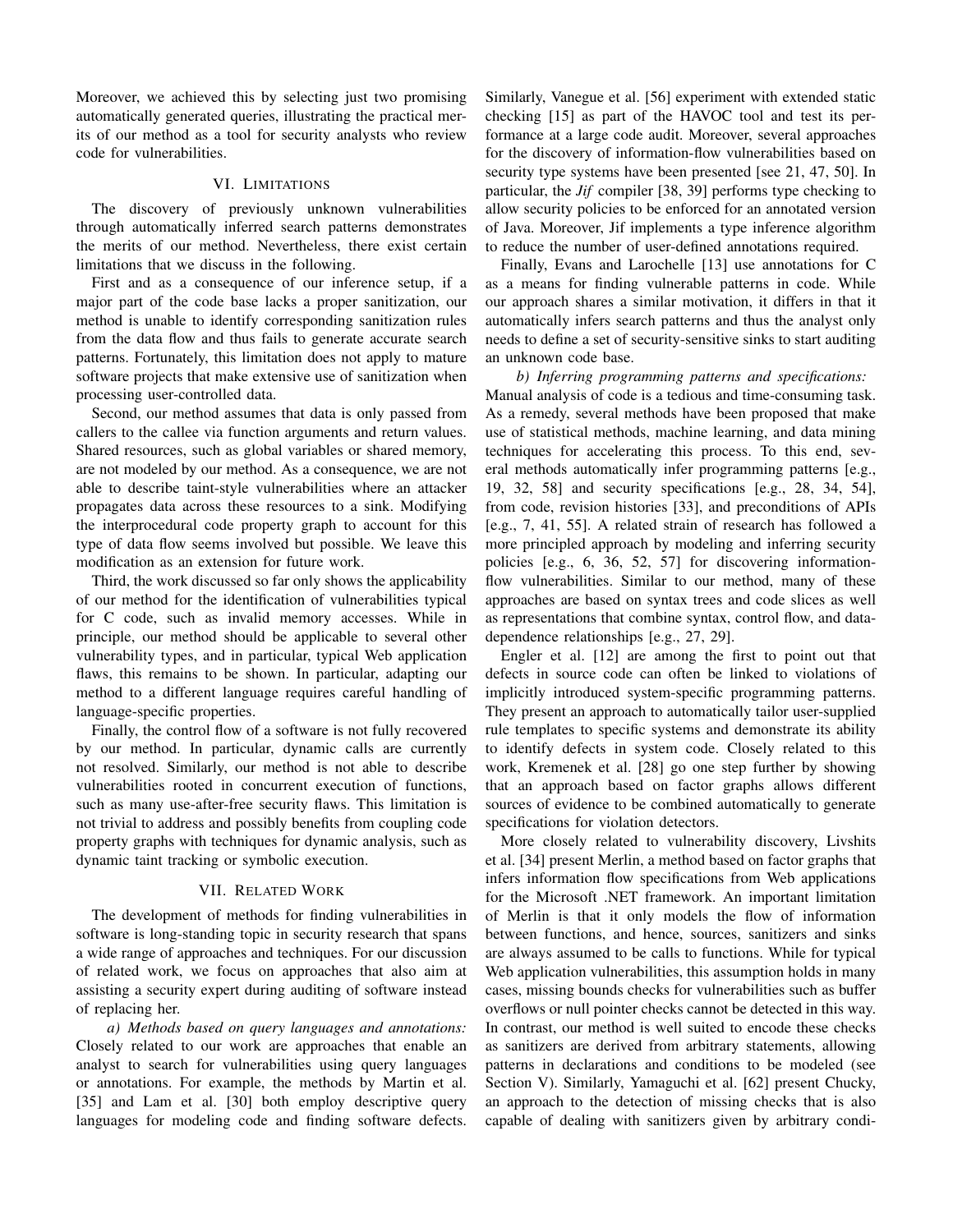tions. Unfortunately, the approach is opaque to the practitioner and thus a control or refinement of the detection process is impossible. In contrast to both Merlin and Chucky, sources, sanitizers, and sinks are expressed as regular expressions as part of traversals, making it easy for the analyst to adapt them to further improve the specification. Finally, several authors employ similarity measures to determine vulnerabilities similar to a known vulnerability [17, 24, 42, 61].

*c) Methods based on dynamic analysis:* A considerable body of research has focused on exploring dynamic code analysis for vulnerability discovery. Most notably are blackbox fuzzing [e.g., 43, 53] and white-box fuzzing techniques [e.g., 18, 20, 59]. These approaches are orthogonal to our work, as they explore the data flow in source-sink systems at run-time. Although not specifically designed to assist a human analyst, white-box fuzzing might complement our method and help to explore which parts of the code are reachable by attackers to further narrow in on vulnerabilities.

# VIII. CONCLUSION

The discovery of unknown vulnerabilities in software is a challenging problem, which usually requires a considerable amount of manual auditing and analysis work. While our method cannot generally eliminate this effort, the automatic inference of search patterns significantly accelerates the analysis of large code bases. With the help of these patterns, a practitioner can focus her analysis to relevant code regions and identify taint-style vulnerabilities more easily. Our evaluation shows that the amount of code to audit reduces by 94.9% on average and even further in the case of the "Heartbleed" vulnerability, showing that automatically generated search patterns can precisely model taint-style vulnerabilities.

Our work also demonstrates that the interplay of exact methods, such as static program analysis, with rather fuzzy approaches, such as machine learning techniques, provides fruitful ground for vulnerability discovery. While exact approaches offer a rich view on the characteristics of software, the sheer complexity of this view is hardly graspable by a human analyst. Fuzzy methods can help to filter this view—in our setting by search patterns—and thus guide a practitioner when auditing code for vulnerabilities

#### REPORTING OF VULNERABILITIES

We have worked with the vendor to fix all vulnerabilities identified as part of our research. Upcoming versions should no longer contain these flaws.

# ACKNOWLEDGMENTS

We acknowledge funding from DFG under the project DEVIL (RI 2469/1-1). We would also like to thank Google, and in particular our sponsor Tim Kornau, for supporting our work via a Google Faculty Research Award. Finally, we thank our shepherd Andrei Sabelfeld and the anonymous reviewers for their valuable feedback.

## **REFERENCES**

- [1] The Heartbleed Bug, http://heartbleed.com/, 2014.
- [2] The Shellshock Vulnerability. http://shellshockvuln.com/, 2014.
- [3] A. Aho, R. Sethi, and J. Ullman. *Compilers Principles, Techniques, and Tools*. Addison-Wesley, 1985.
- [4] M. Anderberg. *Cluster Analysis for Applications*. Academic Press, Inc., New York, NY, USA, 1973.
- [5] C. Anley, J. Heasman, F. Lindner, and G. Richarte. *The Shellcoder's Handbook: Discovering and exploiting security holes*. John Wiley & Sons, 2011.
- [6] M. Backes, B. Kopf, and A. Rybalchenko. Automatic discovery and quantification of information leaks. In *Proc. of IEEE Symposium on Security and Privacy*, 2009.
- [7] R.-Y. Chang, A. Podgurski, and J. Yang. Discovering neglected conditions in software by mining dependence graphs. *IEEE Transactions on Software Engineering*, 34 (5):579–596, 2008.
- [8] K. D. Cooper, T. J. Harvey, and K. Kennedy. A simple, fast dominance algorithm. *Software Practice & Experience*, 4:1–10, 2001.
- [9] M. Cova, V. Felmetsger, G. Banks, and G. Vigna. Static detection of vulnerabilities in x86 executables. In *Proc. of Annual Computer Security Applications Conference (ACSAC)*, 2006.
- [10] J. Dahse and T. Holz. Simulation of built-in PHP features for precise static code analysis. In *Proc. of Network and Distributed System Security Symposium (NDSS)*, 2014.
- [11] M. Dowd, J. McDonald, and J. Schuh. *The art of software security assessment: Identifying and preventing software vulnerabilities*. Pearson Education, 2006.
- [12] D. Engler, D. Y. Chen, S. Hallem, A. Chou, and B. Chelf. Bugs as deviant behavior: A general approach to inferring errors in systems code. In *Proc. of the ACM Symposium on Operating Systems Principles (SOSP)*, 2001.
- [13] D. Evans and D. Larochelle. Improving security using extensible lightweight static analysis. *IEEE Software*, 19 (1):42–51, 2002.
- [14] J. Ferrante, K. J. Ottenstein, and J. D. Warren. The program dependence graph and its use in optimization. *ACM Transactions on Programming Languages and Systems*, 9:319–349, 1987.
- [15] C. Flanagan, K. R. M. Leino, M. Lillibridge, G. Nelson, J. B. Saxe, and R. Stata. Extended static checking for java. In *ACM Sigplan Notices*, volume 37, pages 234– 245, 2002.
- [16] H. Gascon, F. Yamaguchi, D. Arp, and K. Rieck. Structural detection of Android malware using embedded call graphs. In *Proc. of the ACM workshop on Artificial intelligence and security*, 2013.
- [17] F. Gauthier, T. Lavoie, and E. Merlo. Uncovering access control weaknesses and flaws with security-discordant software clones. In *Proc. of Annual Computer Security Applications Conference (ACSAC)*, 2013.
- [18] P. Godefroid, M. Y. Levin, and D. Molnar. SAGE: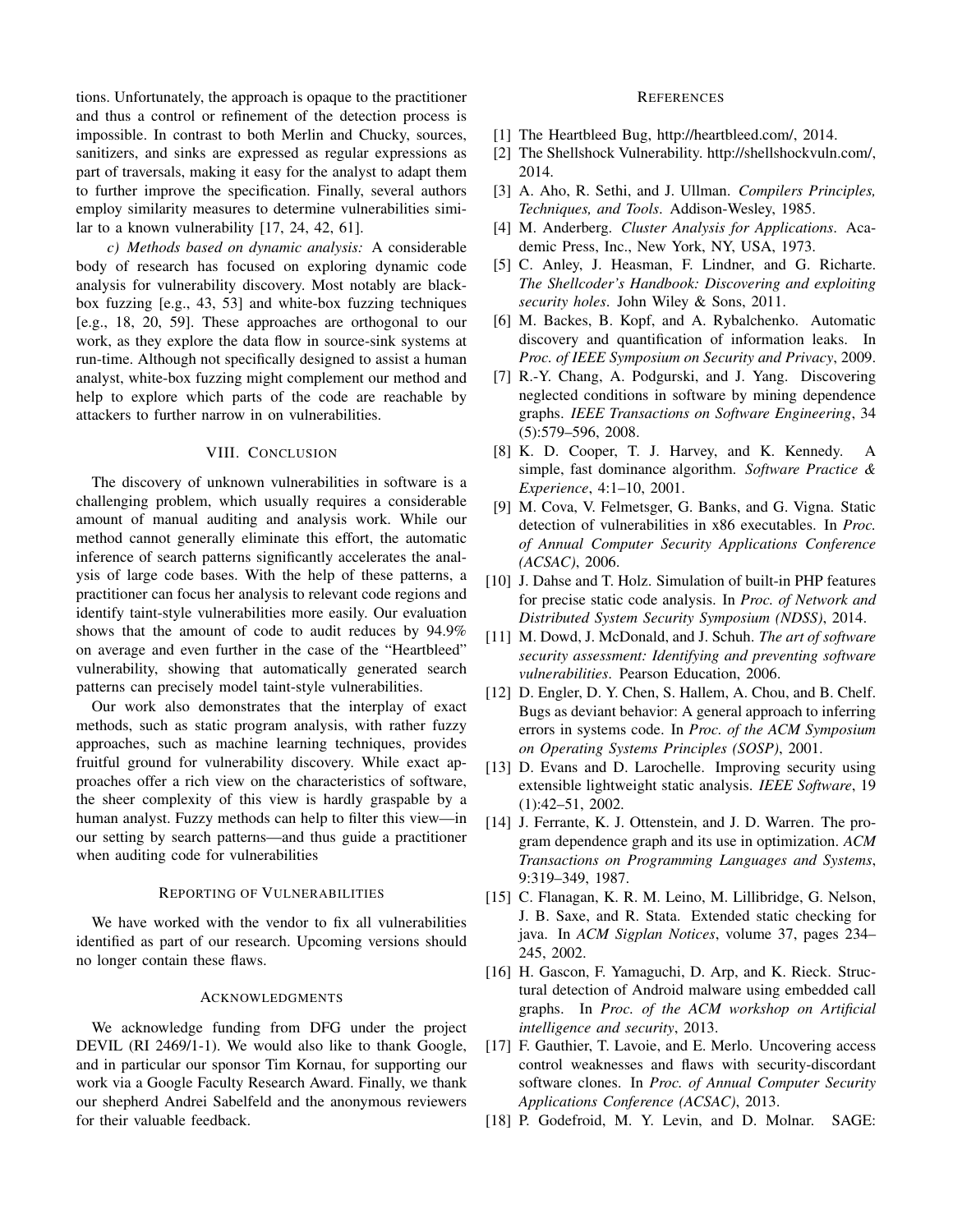Whitebox fuzzing for security testing. *Communications of the ACM*, 55(3):40–44, 2012.

- [19] N. Gruska, A. Wasylkowski, and A. Zeller. Learning from 6,000 projects: Lightweight cross-project anomaly detection. In *Proc. of the International Symposium on Software Testing and Analysis (ISSTA)*, 2010.
- [20] I. Haller, A. Slowinska, M. Neugschwandtner, and H. Bos. Dowsing for overflows: A guided fuzzer to find buffer boundary violations. In *Proc. of the USENIX Security Symposium*, 2013.
- [21] N. Heintze and J. G. Riecke. The slam calculus: Programming with secrecy and integrity. In *Proc. of the ACM Symposium on Principles of programming languages (POPL)*, 1998.
- [22] S. Hido and H. Kashima. A linear-time graph kernel. In *Proc. of the IEEE International Conference on Data Mining (ICDM)*, 2009.
- [23] S. Horwitz, T. Reps, and D. Binkley. Interprocedural slicing using dependence graphs. In *Proc. of the ACM International Conference on Programming Language Design and Implementation (PLDI)*, pages 35–46, 1988.
- [24] J. Jang, A. Agrawal, and D. Brumley. ReDeBug: Finding unpatched code clones in entire OS distributions. In *Proc. of IEEE Symposium on Security and Privacy*, 2012.
- [25] M. A. Jaro. Advances in record linkage methodology as applied to the 1985 census of Tampa Florida. *Journal of the American Statistical Association*, 84(406):414–420, 1989.
- [26] N. Jovanovic, C. Kruegel, and E. Kirda. Pixy: A static analysis tool for detecting web application vulnerabilities. In *Proc. of IEEE Symposium on Security and Privacy*, 2006.
- [27] D. A. Kinloch and M. Munro. Understanding C programs using the combined C graph representation. In *Proc. of the International Conference on Software Maintenance (ICSM)*, 1994.
- [28] T. Kremenek, P. Twohey, G. Back, A. Ng, and D. Engler. From uncertainty to belief: Inferring the specification within. In *Proc. of the Symposium on Operating Systems Design and Implementation*, 2006.
- [29] J. Krinke and G. Snelting. Validation of measurement software as an application of slicing and constraint solving. *Information and Software Technology*, 40(11): 661–675, 1998.
- [30] M. S. Lam, J. Whaley, V. B. Livshits, M. C. Martin, D. Avots, M. Carbin, and C. Unkel. Context-sensitive program analysis as database queries. In *Proc. of Symposium on Principles of Database Systems*, 2005.
- [31] S. Lekies, B. Stock, and M. Johns. 25 million flows later: Large-scale detection of DOM-based XSS. In *Proc. of the ACM Conference on Computer and Communications Security (CCS)*, 2013.
- [32] Z. Li and Y. Zhou. PR-Miner: Automatically extracting implicit programming rules and detecting violations in large software code. In *Proc. of European Software Engineering Conference (ESEC)*, pages 306–315, 2005.
- [33] B. Livshits and T. Zimmermann. DynaMine: Finding common error patterns by mining software revision histories. In *Proc. of European Software Engineering Conference (ESEC)*, pages 296–305, 2005.
- [34] B. Livshits, A. V. Nori, S. K. Rajamani, and A. Banerjee. Merlin: Specification inference for explicit information flow problems. In *Proc. of the ACM International Conference on Programming Language Design and Implementation (PLDI)*, 2009.
- [35] M. Martin, B. Livshits, and M. S. Lam. Finding application errors and security flaws using PQL: Program Query Language. In *Proc. of ACM Conference on Object-Oriented Programming, Systems, Languages & Applications (OOPSLA)*, 2005.
- [36] I. Mastroeni and A. Banerjee. Modelling declassification policies using abstract domain completeness. *Mathematical Structures in Computer Science*, 21(06):1253–1299, 2011.
- [37] D. Muellner. Fastcluster: Fast hierarchical, agglomerative clustering routines for R and Python. *Journal of Statistical Software*, 53(9):1–18, 2013.
- [38] A. C. Myers. Jflow: Practical mostly-static information flow control. In *Proc. of the ACM Symposium on Principles of programming languages (POPL)*, 1999.
- [39] A. C. Myers, L. Zheng, S. Zdancewic, S. Chong, and N. Nystrom. Jif: Java information flow. *Software release. Located at http://www. cs. cornell. edu/jif*, 2001.
- [40] J. Newsome, B. Karp, and D. Song. Polygraph: Automatically generating signatures for polymorphic worms. In *Proc. of IEEE Symposium on Security and Privacy*, 2005.
- [41] H. A. Nguyen, R. Dyer, T. N. Nguyen, and H. Rajan. Mining preconditions of APIs in large-scale code corpus. In *Proc. of the ACM International Symposium on Foundations of Software Engineering (FSE)*, 2014.
- [42] J. Pewny, F. Schuster, C. Rossow, L. Bernhard, and T. Holz. Leveraging semantic signatures for bug search in binary programs. In *Proc. of Annual Computer Security Applications Conference (ACSAC)*, 2014.
- [43] A. Rebert, S. K. Cha, T. Avgerinos, J. Foote, D. Warren, G. Grieco, and D. Brumley. Optimizing seed selection for fuzzing. In *Proc. of the USENIX Security Symposium*, 2014.
- [44] T. Reps. Program analysis via graph reachability. *Information and Software Technology*, 1998.
- [45] K. Rieck, C. Wressnegger, and A. Bikadorov. Sally: A tool for embedding strings in vector spaces. *Journal of Machine Learning Research (JMLR)*, 13(Nov):3247– 3251, Nov. 2012.
- [46] M. A. Rodriguez and P. Neubauer. The graph traversal pattern. *Graph Data Management: Techniques and Applications*, 2011.
- [47] A. Sabelfeld and A. C. Myers. Language-based information-flow security. *IEEE Journal on Selected Areas in Communications*, 21(1):5–19, 2003.
- [48] P. Saxena, S. Hanna, P. Poosankam, and D. Song. FLAX: